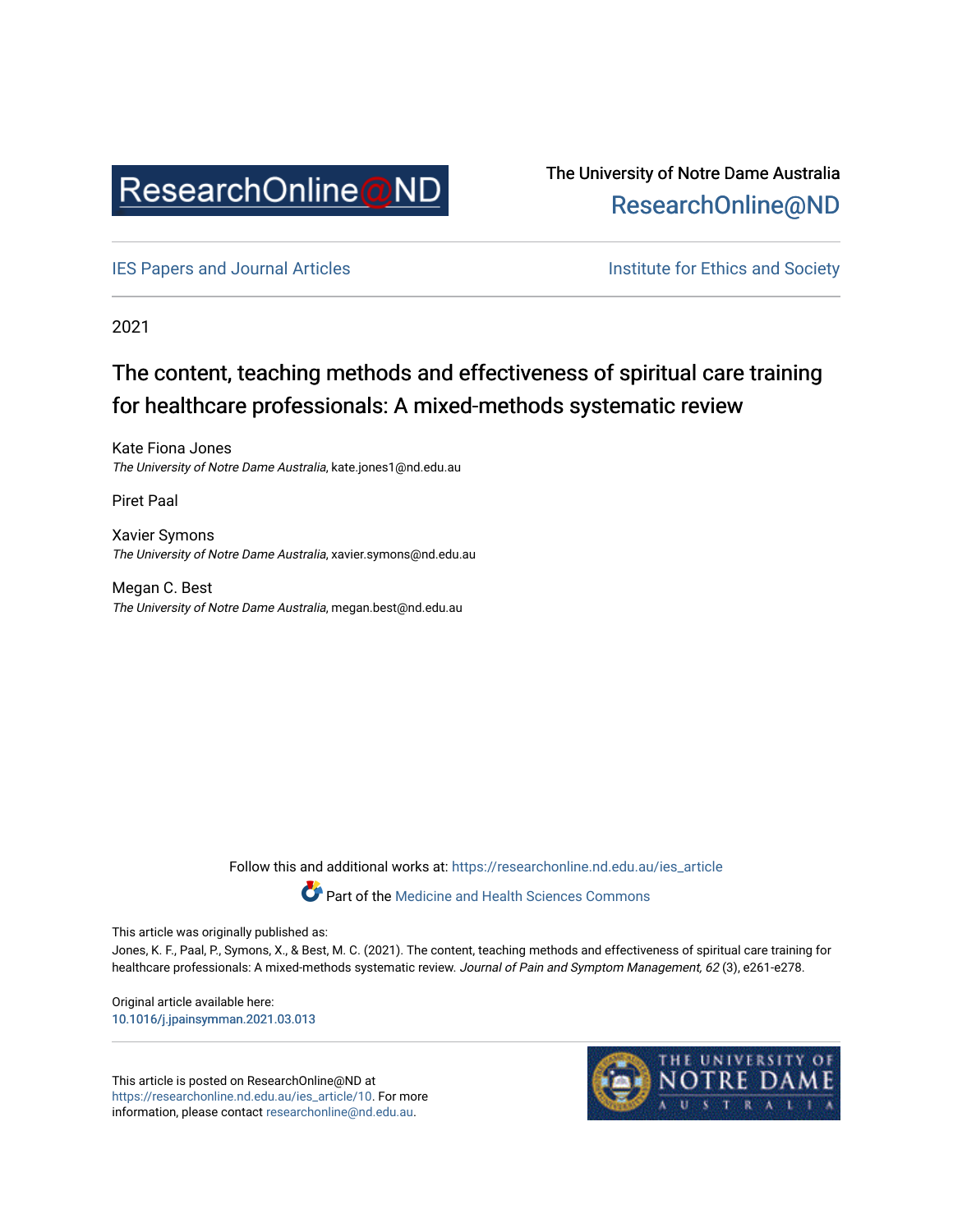©2021. This manuscript version is made available under the CC-BY-NC-ND 4.0 International license<http://creativecommons.org/licenses/by-nc-nd/4.0/>

This is the accepted manuscript version of an article published as:

Jones, K.F., Paal, P., Symons, X., & Best, M.C. (2021) The content, teaching methods and effectiveness of spiritual care training for healthcare professionals: A mixed-methods systematic review. *Journal of Pain and Symptom Management, 62*(3), e261-e278. https://doi.org/ [10.1016/j.jpainsymman.2021.03.013](https://doi.org/10.1016/j.ijer.2021.101754)

This article has been published in final form at [https://doi.org/10.1016/j.jpainsymman.2021.03.013](https://doi.org/10.1016/j.ijer.2021.101754)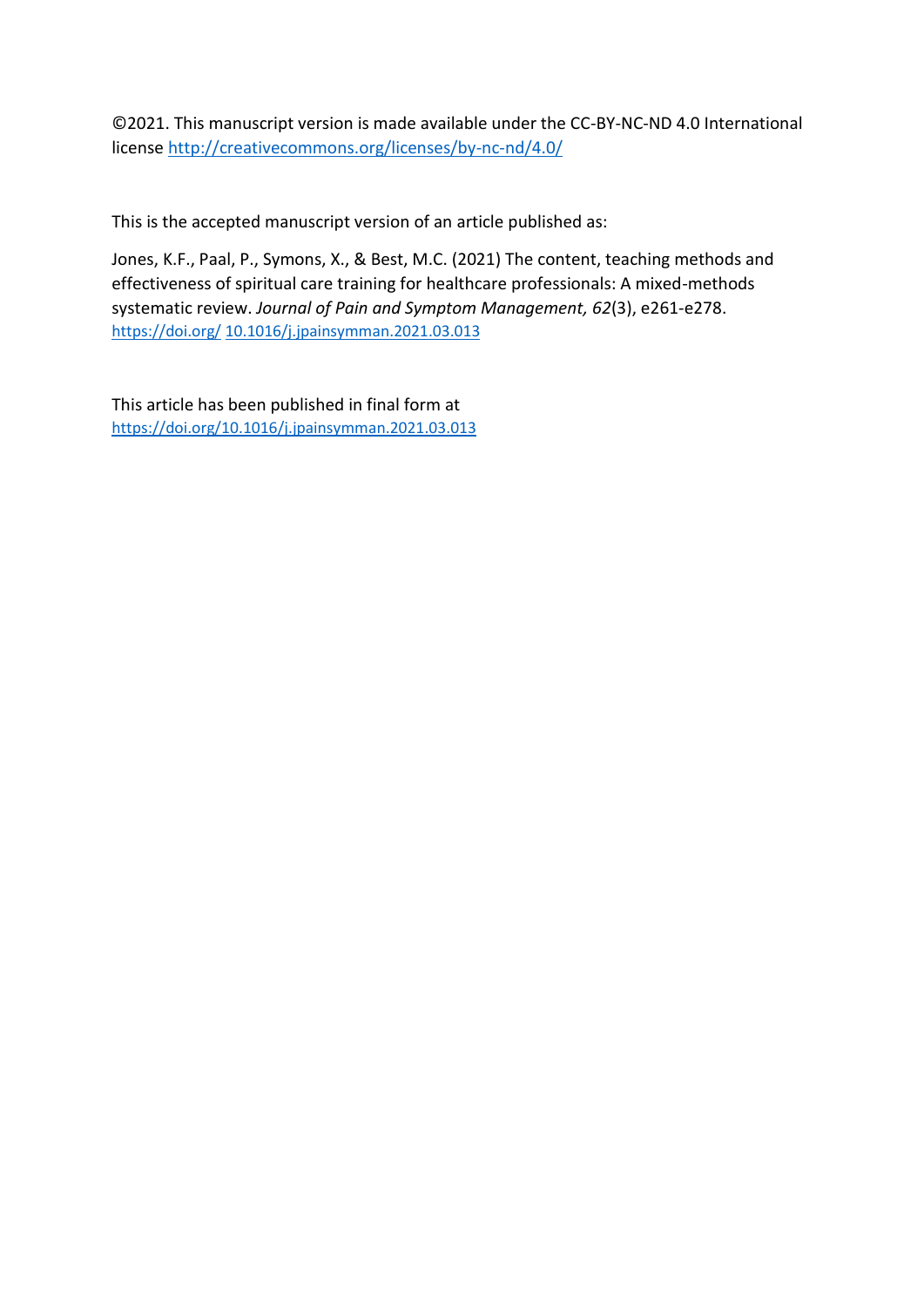# Review Article

# The Content, Teaching Methods and Effectiveness of Spiritual Care Training for Healthcare Professionals: A Mixed-Methods Systematic Review

Kate Fiona Jones PhD, Piret Paal PhD, Xavier Symons PhD, and Megan C. Best PhD

Institute for Ethics and Society (K.F.J., X.S., M.C.B.), University of Notre Dame Australia; St Vincent's Hospital (K.F.J., X.S., M.C.B.), Sydney, Australia; Institute for Nursing Science and Practice (P.P.), Paracelsus Medical University, Austria; Plunkett Centre for Ethics (X.S.), Australian Catholic University, Australia

# Abstract

Context. Spirituality has been demonstrated to play an important role in healthcare, yet many staff feel ill-equipped to deliver spiritual care. Spiritual care training programs have been developed to address this need.

Objective. The aim of this mixed-methods systematic review was to identify spiritual care training programs for healthcare professionals or students, and to investigate program content, teaching methods, key outcomes, and identified challenges and facilitators.

Methods. A mixed-methods systematic review was conducted. The search terms ('religio\*' OR 'spiritual\*' OR 'existenti\*') were combined with ('educat\*' OR 'train\*' OR 'curricul\*' OR 'program\*'), AND ('care' OR 'therap\*' OR 'treatment' OR 'competenc\*'). Search terms were entered into the following data bases: PsycINFO, Medline, Cinahl and Web of Science. Findings were restricted to peer-reviewed studies published in English between January 2010 and February 2020.

Results. Fifty-five studies were identified. The quality of studies was mixed. Programs encompassed a range of content and teaching methods. Reported outcomes included increased levels of competency across intrapersonal spirituality, interpersonal spirituality, and spiritual assessment and interventions. Identified barriers included competing healthcare priorities, negative perceptions of spirituality and spiritual care, resistance towards focusing on one's own spirituality, staff feeling inadequate, and the need for ongoing training. Facilitators included opportunities for reflection, involvement of chaplains, application of practical tools, opportunities for practice, online training, and managerial support.

Conclusions. Positive outcomes following spiritual care training were identified. Further research is needed to identify patient-related outcomes of staff training, and to examine how the benefits of such training can be maintained over time. J Pain Symptom Manage 2021;000:1−18. Crown Copyright © 2021 Published by Elsevier Inc. on behalf of American Academy of Hospice and Palliative Medicine. All rights reserved.

#### Key Words

Health personnel, spirituality, spiritual care, training

# Key Message

Spiritual care training programs have been effective in increasing levels of spiritual care competency and confidence for a range of healthcare professionals. Training that incorporates clinical practice and more in-depth evaluation is required, and further research is required to consider the impact of spiritual care training over time.

## Introduction

Consensus has been reached among researchers, policy makers, practitioners and patients, that spirituality is an important component of health and should be integrated at all levels of healthcare.  $1-5$  Such views endorse the bio-psycho-social-spiritual model. $6$  In 1984 at the  $37<sup>th</sup>$  $37<sup>th</sup>$  $37<sup>th</sup>$  World Health Assembly,<sup>7</sup> the spiritual dimension was integrated into the World Health

Accepted for publication: 15 March 2021.

Address correspondence to: Kate Jones, Institute for Ethics and Society, University of Notre Dame, PO Box 944, Broadway NSW 2007, Australia E-mail: [kate.jones1@nd.edu.au](mailto:kate.jones1@nd.edu.au)

Crown Copyright © 2021 Published by Elsevier Inc. on behalf of American Academy of Hospice and Palliative Medicine. All rights reserved.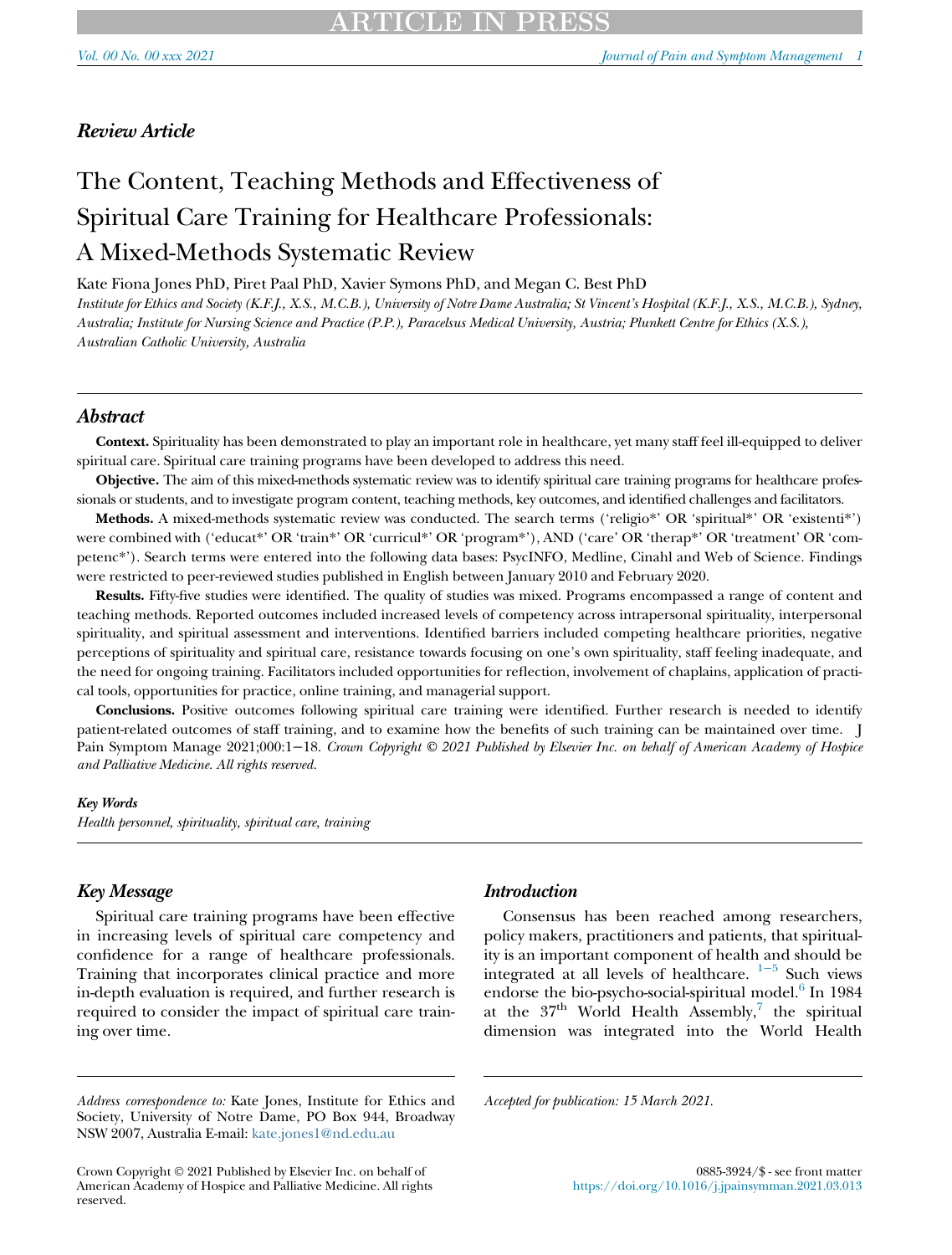Organisation Member States' strategies for health, and understood to play "a great role in motivating people's achievement in all aspects of life." (p.5-6). Adding credence to these policy shifts are research findings that reveal the important contribution spirituality may make towards positive outcomes for healthcare patients and their family members.<sup>[2](#page-16-2)</sup> Research across a range of healthcare contexts indicates that spiritual well-being is closely associated with increased comfort, quality of life, life satisfaction, physical and mental health, resil-ience, and lower levels of depression and anxiety. <sup>[3,](#page-16-3) [8](#page-16-4)</sup>

 $-10$  $-10$  When spiritual care has been well integrated into healthcare settings, findings suggest that there are significant benefits for patients and their family members. [11](#page-16-5)−<sup>13</sup> However, studies have also revealed that healthcare staff often feel ill-equipped to address the spiritual needs of their patients, and that training in this area is required. [14](#page-16-6), [15](#page-16-7)

Spirituality is a multidimensional construct, incorporating existential challenges, value-based considerations and attitudes, and religious considerations and foundations. [16](#page-16-8) The European Association for Palliative Care has defined spirituality as "the dynamic dimension of human life that relates to the way persons (individual and community) experience, express and/or seek meaning, purpose and transcendence, and the way they connect to the moment, to self, to others, to nature, to the significant and/or the sacred" (p.2). This definition embraces a broad view of spirituality, which indicates that a person may draw upon a wide range of different sources of spiritual connection. Likewise, spiritual care has been broadly defined. Speck explains that spiritual care "requires the caregiver to focus on, and relate to, the whole person who is before them. The essence of the encounter is the ability to create a safe space within which the person can explore such issues as personal worth and value, the possible purpose of what is being experienced, the opportunity to access strength and support to transcend the here and now experience and sustain hope for a future"  $(p.464).$ <sup>[17](#page-16-9)</sup> This definition acknowledges that spiritual care may be appropriate in a range of situations or healthcare contexts.

Despite the value placed on spiritual care in many healthcare settings, several barriers to integrating spirituality into healthcare have been reported.  $14, 15, 18-20$  $14, 15, 18-20$  $14, 15, 18-20$  $14, 15, 18-20$  $14, 15, 18-20$  $14, 15, 18-20$ These include inadequate staff training, [14](#page-16-6), <sup>18</sup>−[22](#page-16-10) a belief that spiritual care is 'not my professional role',<sup>[19](#page-16-11)</sup> peer pressure, $15$  a perceived lack of time due to priority placed on other medical or physical concerns, [18](#page-16-10)−<sup>20</sup> confusion between spirituality and religion,  $^{15}$  $^{15}$  $^{15}$  and staff members' lack of comfort with, or awareness of, their own personal spirituality.  $^{15, 23}$  $^{15, 23}$  $^{15, 23}$  $^{15, 23}$  $^{15, 23}$  In a study of 770 physicians and nurses from 14 Middle Eastern countries, Bar-Sela and colleagues  $23$  found that one of the key

factors for participants who did not provide spiritual care was a low personal sense of being spiritual.

To help address these barriers, spiritual care training programs have been introduced in healthcare settings. There is a growing belief that awareness of spiritual care is important for all healthcare professionals, [24](#page-16-13) not just those with specialist training in spiritual care. Furthermore, although often considered to be the domain of palliative or end of life care, the relevance of spiritual care for a wide range of healthcare contexts is also recognised.<sup>[14](#page-16-6), [25](#page-16-14), [26](#page-16-15)</sup> In a systematic review of spiritual care training effectiveness by Paal, Helo and Frick,  $27/46$  $27/46$  spiritual care training programs were identified. The authors found that programs were aimed at increasing sensitivity towards participants' own spirituality, clarifying the role of spiritual care in healthcare and preparing participants for spiritual encounters.

More recent studies have begun to explore what spiritual care competencies should be taught to health-care professionals<sup>[28](#page-16-17), [29](#page-16-18)</sup> such as doctors and nurses. In a study with family medicine residents, Anandarajah and colleagues  $29$  identified spiritual care competencies which included: knowledge related to understanding spirituality and religion, spirituality and belief in patient care, resources, and literature; skills relating to both assessment and therapy, communication and listening, in compassionate presence, providing spiritual whole-person care, and negotiating differences of belief; and *attitudes* including respect, spiritual selfawareness, spiritual self-care, and spiritual centredness. Extensive work in this area has also been conducted in Europe, with undergraduate nurses and midwives.  $28, 30,$  $28, 30,$  $28, 30,$  $28, 30,$ 

 $31$  McSherry and colleagues<sup>[32](#page-16-21)</sup> reviewed the findings of these studies to develop the EPICC (Enhancing nurses' and midwives' competence in Providing spiritual care through Innovative education and Compassionate Care) Spiritual Care Education Standard. The standard is underpinned by four key competencies: (1) intrapersonal spirituality (awareness of the importance of spirituality on health and well-being); (2) interpersonal spirituality (engages with persons' spirituality, acknowledging their unique spiritual and cultural worldviews, beliefs and practices); (3) spiritual care: assessment and planning (assesses spiritual needs and resources using appropriate formal or informal approaches, and plans spiritual care, maintaining confidentiality and obtaining informed consent); and (4) spiritual care: intervention and evaluation (responds to spiritual needs and resources within a caring, compassionate relationship).

This mixed-methods systematic review sought to identify spiritual care training programs conducted with trainee and practising healthcare professionals within the last ten years. Both quantitative and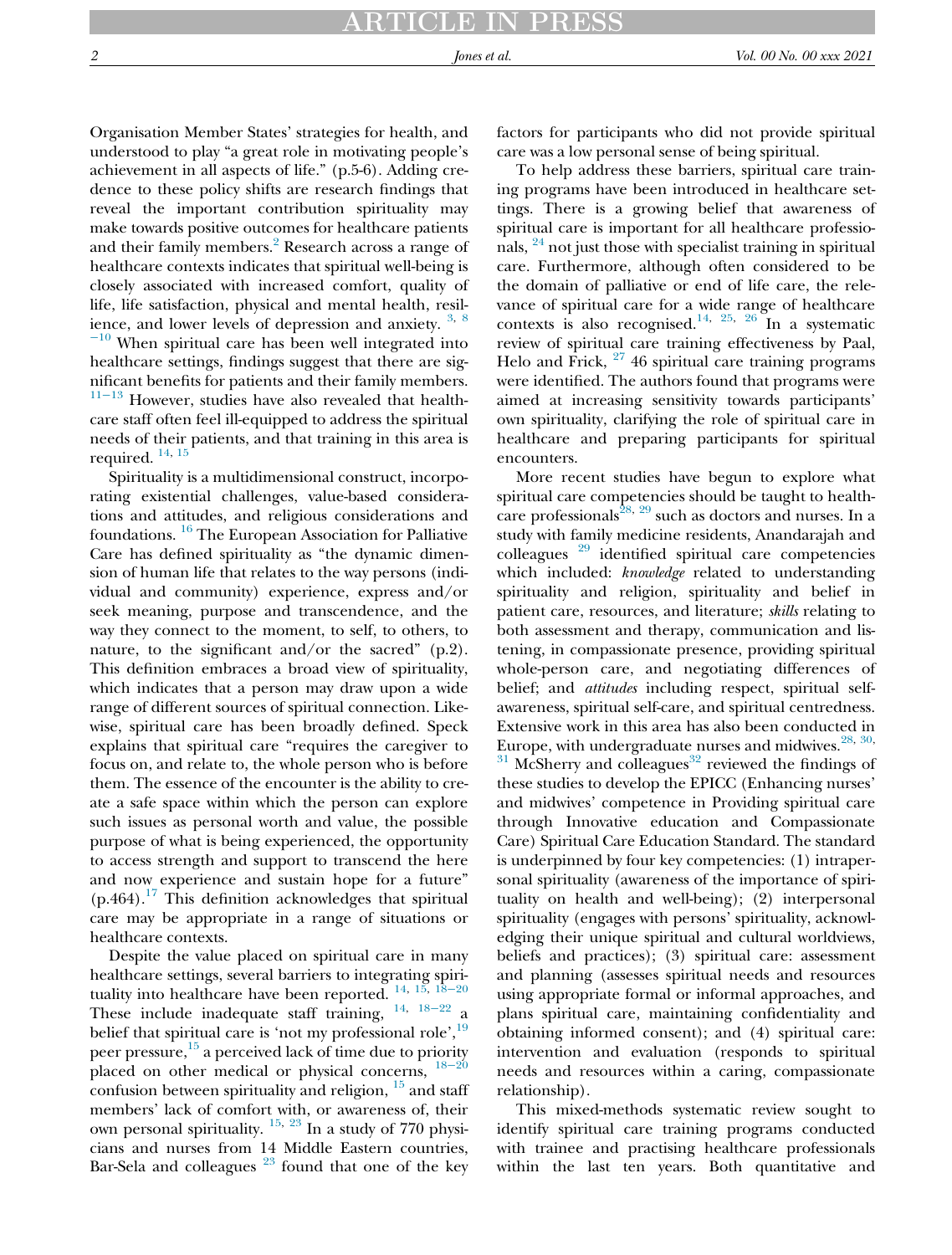qualitative studies were included. The study aimed to consider the following questions:

- 1. What content has been taught in spiritual care training programs?
- 2. How has this content been delivered?
- 3. What key outcomes have been reported after spiritual care training, and:
- 4. What challenges and facilitators have been associated with the implementation of spiritual care training?

# **Methods**

## Search strategy

A systematic search was conducted in February 2020 to identify studies which detailed and evaluated spiritual care training with healthcare practitioners or students (study protocol is available at: [https://www.crd.york.ac.](https://www.crd.york.ac.uk/PROSPERO/display_record.php?RecordID=167140) [uk/PROSPERO/display\\_record.php?RecordID=167140](https://www.crd.york.ac.uk/PROSPERO/display_record.php?RecordID=167140)). The search terms ('religio\*' OR 'spiritual\*' OR 'existenti\*') were combined with ('educat\*' OR 'train\*' OR 'curricul\*' OR 'program\*'), AND ('care' OR 'therap\*' OR 'treatment' OR 'competenc\*'). Searches were conducted in the following databases: PsycINFO, Medline, Cinahl and Web of Science. Inclusion criteria were as follows: studies which outlined a spiritual care training program for healthcare practitioners working in inpatient or outpatient hospital care, disability services, aged care, or mental health services; studies which recruited students training to work in the above healthcare contexts. Findings were restricted to peer-reviewed studies reporting original research and published in English between January 2010 and February 2020. Studies were excluded if: they focused solely on the spiritual well-being of staff; they reported on programs for patients only; no description of the training program was provided or available; or the program was not formally evaluated. As we were interested in spiritual care training that addressed the needs of healthcare practitioners who had no previous training in spiritual care, studies with cohorts of spiritual care practitioners alone were also excluded.

Title and abstract searches were conducted independently by two of the researchers (KJ, XS) with 35% of the citations reviewed by both researchers. The full texts of all articles which met the inclusion criteria were reviewed by at least two of the four researchers. For any studies where there was uncertainty about whether they met inclusion criteria, all four researchers discussed the matter until consensus was achieved.

## Analysis strategy

[Fig. 1](#page-5-0) outlines the overall analysis strategy used for this mixed-methods systematic review. All methodology is reported according to PRISMA  $33$  and ENTREQ [34](#page-16-23) guidelines. The quality of all the studies was assessed with the QualSyst <sup>[35](#page-16-24)</sup> systematic review tool. The first 20% of studies were assessed by three authors (KJ, MB, XS) and the remaining 80% assessed by the first author  $(KJ)$ .

Due to the heterogeneity of the quantitative studies, a meta-analysis was not possible. Quantitative data relevant to each objective were identified and summarised from the Results sections of the papers. Kirkpatrick's triangle, <sup>[36](#page-16-25)</sup> a framework used to classify the level of evaluation of educational interventions, was applied to each quantitative study. Within this framework, levels progress from Level 1 "measuring learner reactions"; to Level 2, "measuring learning as indicated by change in attitudes, knowledge and/or skills"; to Level 3, "measuring changes in learner behaviours"; and Level 4 "measuring the intervention's impact on society", such as healthcare outcomes.<sup>[36](#page-16-25)</sup>

The Results sections of the qualitative papers were subjected to an inductive thematic synthesis  $37$  by two of the authors (KJ, MB), using line-by-line coding. Descriptive themes were identified, and analytical themes generated. The qualitative and quantitative results were then combined and reported using the four-item competency framework provided in the EPICC Spiritual Care Education Standard. [32](#page-16-21) No ethics approval was required.

### Results

From 14817 preliminary hits, 55 studies were identified for final review (see [Fig. 2](#page-6-0)). Thirty-three of the studies were quantitative. 11 quantitative studies included a control group, 12 collected follow-up data [and s](#page-17-0)even of the studies were conducted as randomised  $38-42$  or cluster  $43, 44$  $43, 44$  $43, 44$  controlled trials. The remainder using either qualitative (n=12) or mixed methods (n=10) approaches. Eleven quantitative studies included a control group, and 13 collected follow-up data. Follow up data was typically collected between three and 12 months after training, but in one case was collected after eight years  $45$  (see [Table 1](#page-7-0) for further details). Over 75% of studies were conducted in the USA (n=33) or Europe (n=10). Nursing students or nurse practitioners comprised the sample population for just under half of the studies (n=27). Medical students and practitioners were also well represented, with the remainder of the studies recruiting participants from a range of disciplines, including social work and other allied health fields. The total number of participants who engaged in spiritual care training across the studies was 3674, with an additional 510 participants from control groups. Further details relating to the identified studies are reported in [Table 1](#page-7-0).

The quality of the studies ranged widely, however no papers were excluded because of quality. When ranked using the QualSyst tool,  $35\,25\,$  $35\,25\,$  (45%) of the studies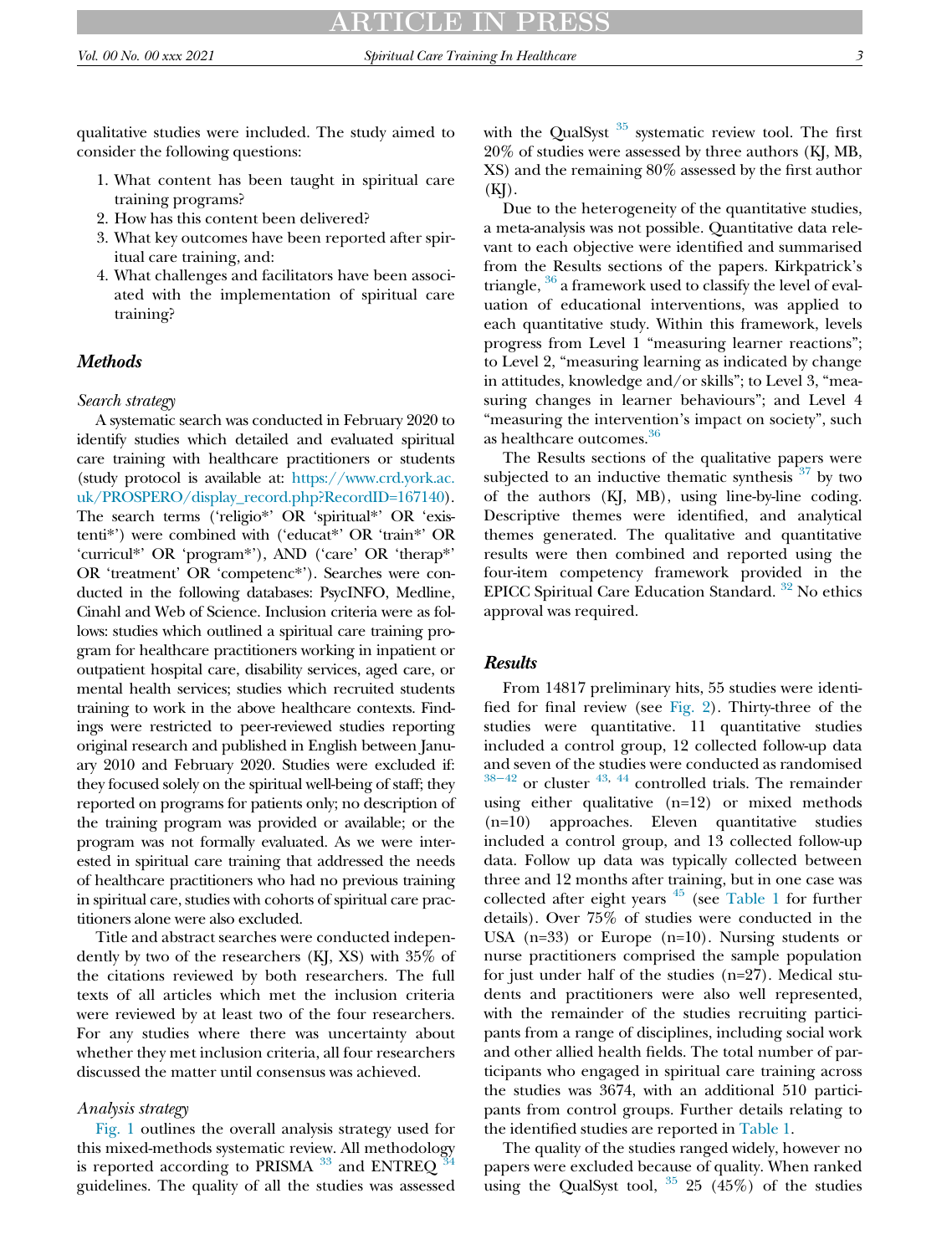<span id="page-5-0"></span>

Fig. 1. Data analysis plan. Note. <sup>a</sup>See [Table 1](#page-7-0)

scored 90% or over and eight (16%) scored 60% or less (see [Table 1](#page-7-0)). On the basis of the evaluation system provided by Kirkpatrick, <sup>[37](#page-16-26)</sup> onl[y four](#page-17-4) quantitative studies were assessed as Level 4.  $43, 46-48$  $43, 46-48$  The remainder of the quantitative studies were assessed as Level 2.

The findings of the review have been organized into four overarching categories: 1) content and delivery of the spiritual care training programs; 2) reported outcomes of spiritual care training; 3) identified challenges encountered in the integration of spiritual care into healthcare; and 4) identified facilitators of spiritual care training.

# Content of spiritual care training programs and how this content was delivered

A wide range of content and teaching methods were utilized to deliver spiritual care training to healthcare professionals (see Supplementary Table). Fifteen program topics were identified: spiritual screening (n=30), whole person care (n=29), definitions of spirituality or spiritual care (n=24), spiritual care encounters (n=26), understanding suffering and spiritual distress (n=25), role of spiritual care specialists (n=21), awareness of personal spirituality (n=19), communication skills (n=16), comparative religious study (n=14), spiritual care research findings (n=11), ethics of spiritual care (n=7), negative religious coping (n=5), barriers to spiritual care (n=4), self-care (n=4), and documentation (n=5). In some cases, only one topic was focused on, such as a program which focused on teaching participants how to manage spiritual care encounters via a simulation exercise.  $\frac{49}{9}$  $\frac{49}{9}$  $\frac{49}{9}$  Other programs covered a range of topics. For instance, a study which integrated spirituality into substance-use prevention training for social workers  $50$  covered 11 of the 15 topics listed above, alongside information and training on substance use.

The most common teaching method among the spiritual care programs was didactic teaching (n=36). Most often this training was conducted in person, however three programs utilized online training.  $50-52$  $50-52$  Group (n=26) or personal reflection (n=14) often accompanied the didactic teaching and was usually based on case studies or practical exercises, such as role-plays. Teaching on spiritual care screening or assessment was incorporated in over half (n=30) the programs. Six programs included training on use of the FICA (Faith Import[ance](#page-17-8) Community Address) $53$  spiritual history tool[.43,](#page-17-1) <sup>54</sup>−<sup>58</sup> The pictorial Spiritual Life Map was introduced in another.<sup>59</sup> Two studies  $60, 61$  $60, 61$  $60, 61$  utilized spiritual history taking models drawn from other research.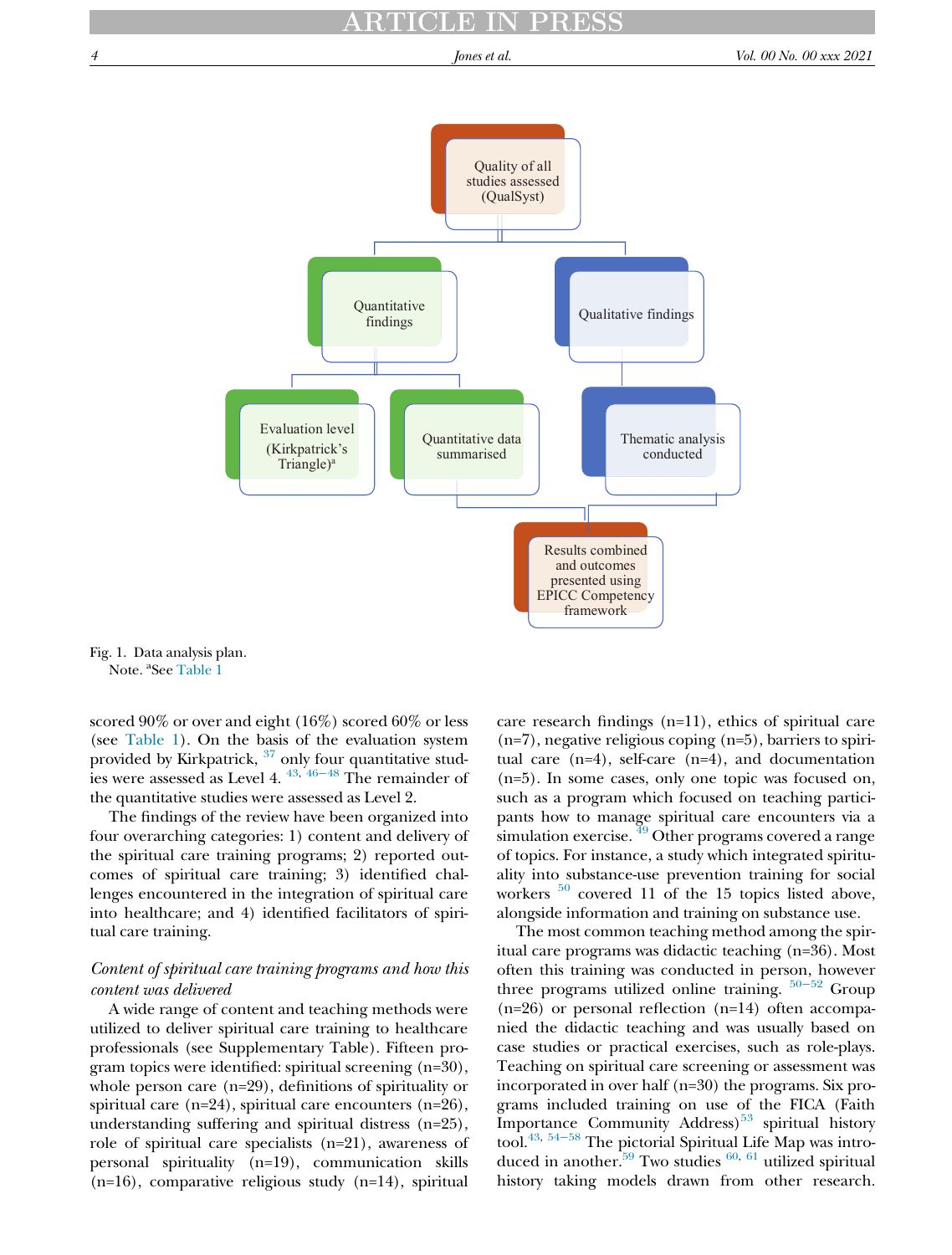<span id="page-6-0"></span>

Fig. 2. Database search.

Koenig and colleagues  $\frac{60}{2}$  $\frac{60}{2}$  $\frac{60}{2}$  adopted a screening approach which consisted of three questions: Do you have a faith-based support system to help you in times of need? Do you have any religious beliefs that might influence your medical decisions? and Do you have any other spiritual concerns that you would like someone to address?

Practical exercises were incorporated into over half of the programs. Simulated learning with a standardized patient or professional actor was adopted as a teaching method in ten programs.<sup>[49](#page-17-5), [57,](#page-17-12) [58](#page-17-13), 62–[68](#page-17-14)</sup> Other examples of practice-based learning included shadowing chaplains, which was utilized in four pro-grams,<sup>69−[72](#page-17-15)</sup> and practical application of the spiritual care tools mentioned above.<sup>[54,](#page-17-8) [58](#page-17-13), [59](#page-17-9)</sup> Only five programs directly incorporated clinical contact with patients.[54,](#page-17-8) [57](#page-17-12), <sup>72</sup>−[74](#page-18-0)

Several programs utilized a variety of teaching methods. A one-day workshop with practitioners working in aged care incorporated didactic teaching, simulated learning with professional actors, video content, and demonstrations. [62](#page-17-14) Another, [57](#page-17-12) included a brief lecture followed by a role-play exercise, debrief, and spiritual assessment with a patient during clinical rotation.

Most of the programs were held over a short period of time ranging from 30-minute lectures to whole day workshops. About a third of the programs were held over a period of weeks or throughout a year, and three programs were conducted for more than one year. Nine studies did not report the duration of the program. While most of the programs were stand-alone courses, a few were included as a component of another training program or degree. These included a program by Anandarajah and colleagues  $^{72}$  $^{72}$  $^{72}$  run as part of a 3-year residency curriculum for physicians, an adapted course for social workers on substance-use prevention which included elements addressing faith and spirituality, $50$  and three studies which reported on the effects of integrated spiritual care training for undergraduate nurses[.74](#page-18-1)<sup>−</sup><sup>76</sup>

# Reported outcomes of spiritual care training

Increasing participants' competency in spiritual care delivery was a key aim of many of the studies. Findings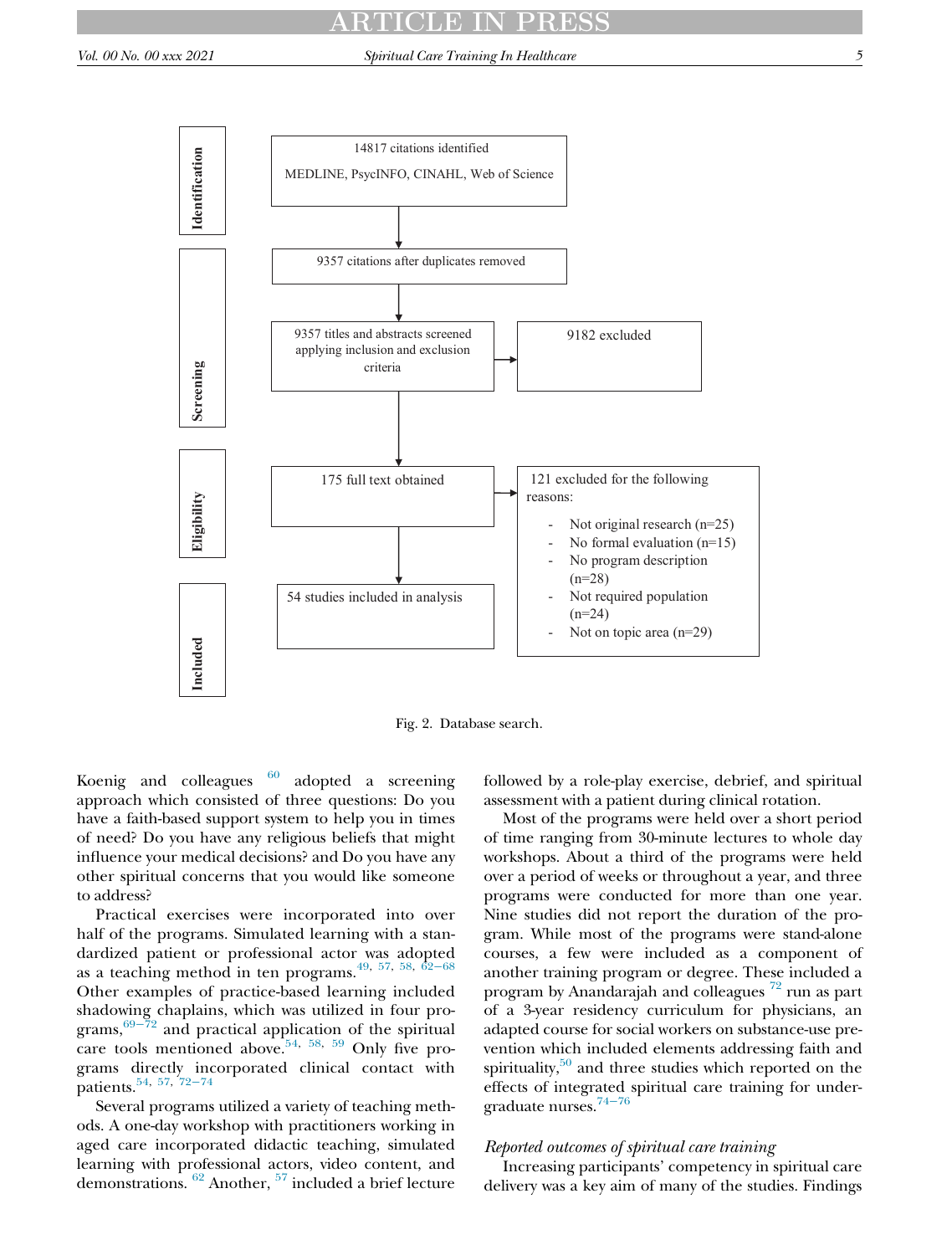<span id="page-7-0"></span>

| Table 1<br><b>Study Characteristics</b> |                             |                                      |                                |                   |                                                                       |                                        |                               |                |                                                        |
|-----------------------------------------|-----------------------------|--------------------------------------|--------------------------------|-------------------|-----------------------------------------------------------------------|----------------------------------------|-------------------------------|----------------|--------------------------------------------------------|
| Authors                                 | Country                     | Methods                              | Data collection<br>time-points |                   | RCT? Sample                                                           | Field                                  | Evaluation tool               | Quality $(\%)$ | <b>Evaluation Level</b><br>(Kirkpatrick's<br>Triangle) |
| Anandarajah (2016)                      | <b>USA</b>                  | Qual, long,<br>interviews            | Pre-post-FU                    | NA                | Physicians $n=26$ (13)<br>intervention, 13<br>comparison)             | General medicine                       | <b>NA</b>                     | 95             | NA                                                     |
| Atkinson (2018)                         | <b>USA</b>                  | MM, long, interviews                 | Post-FU                        | N                 | Student physicians,<br>$n = 165$                                      | School of medicine                     | Researcher<br>developed       | 81             | $\overline{2}$                                         |
| Attard (2014)                           | Malta                       | Ouant, c-s                           | Post only                      | N                 | Nurses and<br>midwives, n=163<br>(106 intervention,<br>57 comparison) | <b>Faculty of Health</b><br>Sciences   | <b>SCCS</b>                   | 68             | $\overline{2}$                                         |
| Awaad (2015)                            | <b>USA</b>                  | MM, long                             | Pre-post                       | N                 | Student physicians,<br>$n=20$                                         | Outpatient clinics                     | Researcher<br>developed       | 59             | $\overline{2}$                                         |
| Baldacchino (2011)<br>Bandini (2019)    | Malta<br><b>USA</b>         | Qual, c-s, survey<br>Quant, long     | Post only<br>Pre-post-FU       | NA<br>$\mathbf N$ | Nurses, $n=103$<br>Multidisciplinary,<br>$n=68$                       | General hospital<br>Aged Care          | NA<br>Researcher<br>developed | 85<br>95       | NA<br>$\overline{2}$                                   |
| Beese (2018)                            | <b>USA</b>                  | Quant, long                          | Pre-post                       | N                 | Multidisciplinary,<br>$n=5$                                           | Mental health                          | Researcher<br>developed       | 50             | $\overline{4}$                                         |
| Bell (2010)                             | UK                          | Oual, c-s, survey                    | Post only                      | NA                | Student physicians,<br>$n=52$                                         | Palliative care                        | <b>NA</b>                     | 45             | NA                                                     |
| <b>Bremault-Phillips</b><br>(2015)      | Canada                      | MM, c-s, focus<br>groups             | Post only                      | NA                | Multidisciplinary,<br>$n=9$                                           | Inpatient units                        | NA                            | 70             | $\overline{2}$                                         |
| <b>Briggs</b> (2014)                    | <b>USA</b>                  | MM, c-s, survey                      | Post only                      | NA                | Student nurses, n=75                                                  | Tertiary institution                   | Researcher<br>developed       | 50             | $\overline{2}$                                         |
| Burkhart (2012)<br>Buser (2013)         | <b>USA</b><br><b>USA</b>    | Ouant, long<br>Qual, c-s, survey     | Pre-post<br>Post only          | Y<br><b>NA</b>    | Student nurses, n=59<br>Student counsellors,<br>$n = 39$              | Nursing school<br>Tertiary institution | SCI, SCIP, SWBS<br>NA         | 88<br>90       | $\overline{2}$<br><b>NA</b>                            |
| Connors $(2017)$                        | <b>USA</b>                  | Quant, long                          | Pre-post                       | N                 | Student nurses, n=26                                                  | Community college                      | Researcher<br>developed       | 77             | $\overline{2}$                                         |
| Cooper $(2016)$<br>Costello $(2012)$    | Australia<br><b>USA</b>     | Qual, c-s, interviews<br>Quant, long | Post-only<br>Pre-post          | NA<br>N           | Student nurses, n=6<br>Student nurses, n=52                           | Tertiary institution<br>Maternal-child | <b>NA</b><br><b>SCCS</b>      | 70<br>77       | NA<br>$\overline{2}$                                   |
| Daudt (2019)                            | Canada                      | Qual, c-s, interviews                | Post only                      | NA                | Multidisciplinary,                                                    | health<br>Palliative care              | <b>NA</b>                     | 90             | NA                                                     |
|                                         |                             |                                      |                                |                   | $n=19$                                                                |                                        |                               |                |                                                        |
| Desmond $(2018)$<br>Dezorzi (2019)      | <b>USA</b><br><b>Brazil</b> | Quant, long<br>Quant, long           | Pre-post<br>Pre-post           | N<br>N            | Nurses, $n=40$<br>Multidisciplinary,<br>$n=52$                        | Health care<br>Palliative care         | SCI<br><b>SCCS</b>            | 95<br>91       | $\overline{2}$<br>$\overline{2}$                       |
| Fink $(2014)$                           | <b>USA</b>                  | Quant, long                          | Pre-post                       | N                 | Student nurses, n=54<br>(30 intervention,<br>24 control)              | Nursing school                         | Researcher<br>developed       | 83             | $\overline{2}$                                         |
| Galloway (2017)                         | <b>USA</b>                  | MM, long, survey                     | Pre-post                       | N                 | Student nurses, n=74                                                  | Nursing school                         | <b>SSCRS</b>                  | 65             | $\overline{2}$                                         |
| Gomez (2020)                            | <b>USA</b>                  | MM, c-s, focus<br>groups             | Post only                      | N                 | Student physicians,<br>$n=100$                                        | School of medicine                     | Researcher<br>developed       | 90             | $\overline{2}$                                         |
| Hall (2013)                             | <b>USA</b>                  | Quant, long                          | Pre-post                       | N                 | Multidisciplinary,<br>$n=33$                                          | Palliative care                        | Researcher<br>developed       | 50             | $\overline{2}$                                         |
| Hemming $(2016)$                        | <b>USA</b>                  | Qual, c-s, focus<br>groups           | Post-only                      | NA                | Multidisciplinary,<br>$n=30$                                          | Medical centre                         | <b>NA</b>                     | 90             | <b>NA</b>                                              |

Jones et al.

Jones et al.  $Vol. 00 N_0$ . 00  $N_0$ . 00  $N_0$ . 00  $x$ xx 2021  $\ensuremath{\text{Vol}}$ .00 No. 00 xxx $2021$ 

 $\sigma$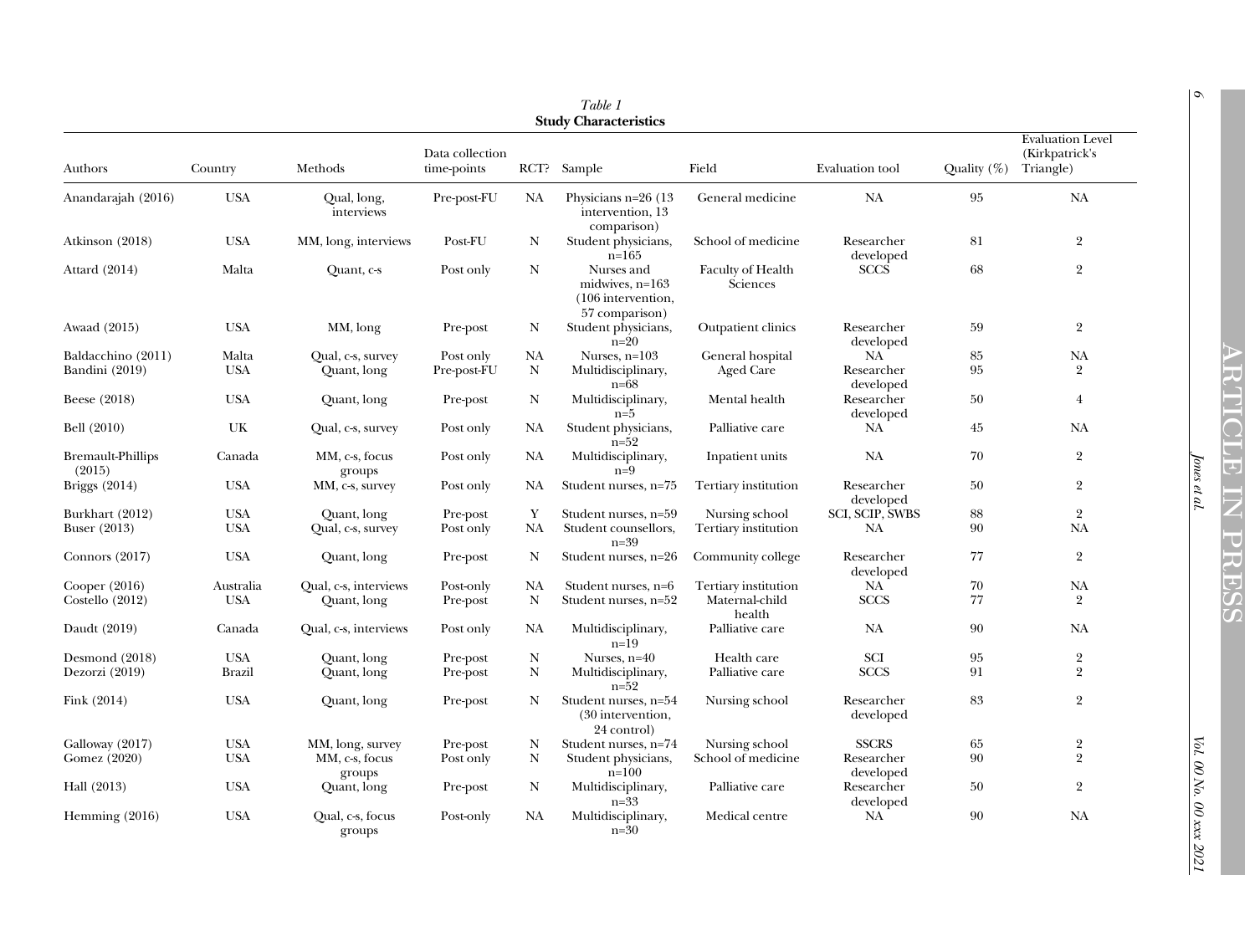| Henoch (2013)            | Sweden            | Quant, long               | Pre-post-FU | Y           | Nurses, $n=102(60)$<br>intervention, 42<br>control)                | Oncology, palliative<br>care      | SOC-13, ATCPFMS,<br><b>FATCOD</b>                      | 100 | $\overline{2}$ |
|--------------------------|-------------------|---------------------------|-------------|-------------|--------------------------------------------------------------------|-----------------------------------|--------------------------------------------------------|-----|----------------|
| Hu (2019)                | China             | Quant, c-s                | Pre-post    | $\mathbf Y$ | Nurses, $n=92$ (45)<br>intervention, 47<br>control)                | Oncology                          | SCCS, Spiritual<br><b>Health Scale</b>                 | 96  | $\overline{2}$ |
| Hubbell (2017)           | <b>USA</b>        | Quant, long               | Pre-post    | N           | Nurses, $n=12$                                                     | Pulmonary/<br>infectious diseases | <b>SSPS, NSCPS</b>                                     | 68  | $\overline{2}$ |
| Huehn (2019)             | <b>USA</b>        | Qual, c-s, interviews     | Post only   | NA          | Student nurses, n=16                                               | Tertiary institution              | NA                                                     | 55  | NA             |
| Hvidt (2018)             | Denmark           | MM, long, interviews      | Pre-post    | N           | Physicians, n=20                                                   | General medicine                  | Researcher<br>developed                                | 91  | $\overline{2}$ |
| Koenig (2017)            | <b>USA</b>        | Quant, long               | Pre-post-FU | N           | Physicians, n=520                                                  | Outpatient clinics                | Researcher<br>developed                                | 95  | $\overline{2}$ |
| Ledford $(2014)$         | <b>USA</b>        | Qual, long,<br>interviews | Post-FU     | NA          | Physicians, $n=27$                                                 | Community hospital                | <b>NA</b>                                              | 85  | <b>NA</b>      |
| Ledger $(2013)$          | UK                | Quant, long               | Post-FU     | $\mathbf N$ | Multidisciplinary,<br>$n = 134$                                    | Mental health                     | Researcher<br>developed                                | 45  | $\overline{2}$ |
| Lennon-Dearing<br>(2012) | $_{\mathrm{USA}}$ | MM, c-s, survey           | Post only   | ${\bf N}$   | Multidisciplinary<br>$(students), n=53$                            | Tertiary institution              | Researcher<br>developed                                | 56  | $\overline{2}$ |
| Lind (2011)              | <b>USA</b>        | Quant, long               | Post-only   | $\mathbf N$ | Nurses, $n=37$ ,<br>patients (not<br>reported)                     | Cardiovascular<br>health          | <b>Avatar Patient</b><br>Satisfaction                  | 57  | $\overline{4}$ |
| Meredith (2012)          | Australia         | Quant, long               | Pre-post-FU | N           | Multidisciplinary,<br>$n = 113$                                    | Palliative care                   | <b>SSCRS, POWCS,</b><br><b>DASS</b>                    | 86  | $\overline{2}$ |
| Moale (2019)             | <b>USA</b>        | Quant, long               | Pre-post    | N           | Multidisciplinary,<br>$n = 73$                                     | General hospital                  | Researcher<br>developed                                | 95  | $\overline{2}$ |
| Morita (2014)            | Japan             | Quant, long               | Pre-post    | Y           | Nurses, n=84 (42)<br>intervention, 42<br>control)                  | Palliative care                   | FACIT-Sp meaning<br>subscale, Maslach<br>burnout scale | 96  | $\overline{2}$ |
| Murray (2017)            | <b>USA</b>        | Quant, long               | Pre-post    | $\mathbf N$ | Nurses, n=49                                                       | General hospital                  | <b>SSCRS</b>                                           | 91  | $\overline{2}$ |
| O'Brien (2019)           | UK                | Qual, c-s, interviews     | Post only   | NA          | Multidisciplinary,<br>$n=21$                                       | Multiple health sites             | NA                                                     | 65  | <b>NA</b>      |
| O'Shea (2011)            | <b>USA</b>        | Quant, long               | Pre-post    | $\mathbf N$ | Nurses, $n=41$                                                     | Paediatric Hospital               | SCPS-R, SPS                                            | 91  | $\,2$          |
| Osorio $(2017)$          | <b>Brazil</b>     | Quant, c-s                | Post only   | Y           | Multidisciplinary,<br>$n=49(25)$<br>intervention, 24<br>control)   | Tertiary institution              | <b>DUREL, Researcher</b><br>developed,                 | 92  | $\overline{2}$ |
| Pearce (2019)            | <b>USA</b>        | Quant, long               | Pre-post    | N           | Multidisciplinary,<br>$n=169$                                      | Mental health                     | RSIPAS, Researcher<br>developed                        | 95  | $\overline{2}$ |
| Petersen (2017)          | <b>USA</b>        | Quant, long               | Pre-post-FU | $\mathbf N$ | Nurses, $n=112$                                                    | Paediatric Hospital               | <b>SCCS, SSCRS</b>                                     | 95  | $\overline{2}$ |
| Rawlings (2019)          | <b>USA</b>        | Quant, long               | Pre-post-FU | $\mathbf N$ | Student social<br>workers, $n=251$                                 | Tertiary institution              | Researcher<br>developed                                | 95  | $\overline{2}$ |
| Riahi (2018)             | Iran              | Quant, long               | Pre-post-FU | Y           | Nurses, n=82 (40<br>intervention, 42<br>control)                   | Critical care units               | SANCSC, King's<br>Spiritual<br>Intelligence Scale      | 96  | $\overline{2}$ |
| Robinson (2016)          | <b>USA</b>        | Quant, long               | Pre-post-FU | N           | Multidisciplinary,<br>$n=115$                                      | Paediatric Hospital               | Researcher<br>developed                                | 86  | $\overline{2}$ |
| Smothers (2019)          | <b>USA</b>        | Quant, long               | Pre-post    | N           | Student physicians,<br>$n=123(71)$<br>intervention, 52<br>control) | Academic medical<br>centre        | Researcher<br>developed                                | 92  | $\overline{2}$ |

(Continued)

 $\overline{v}$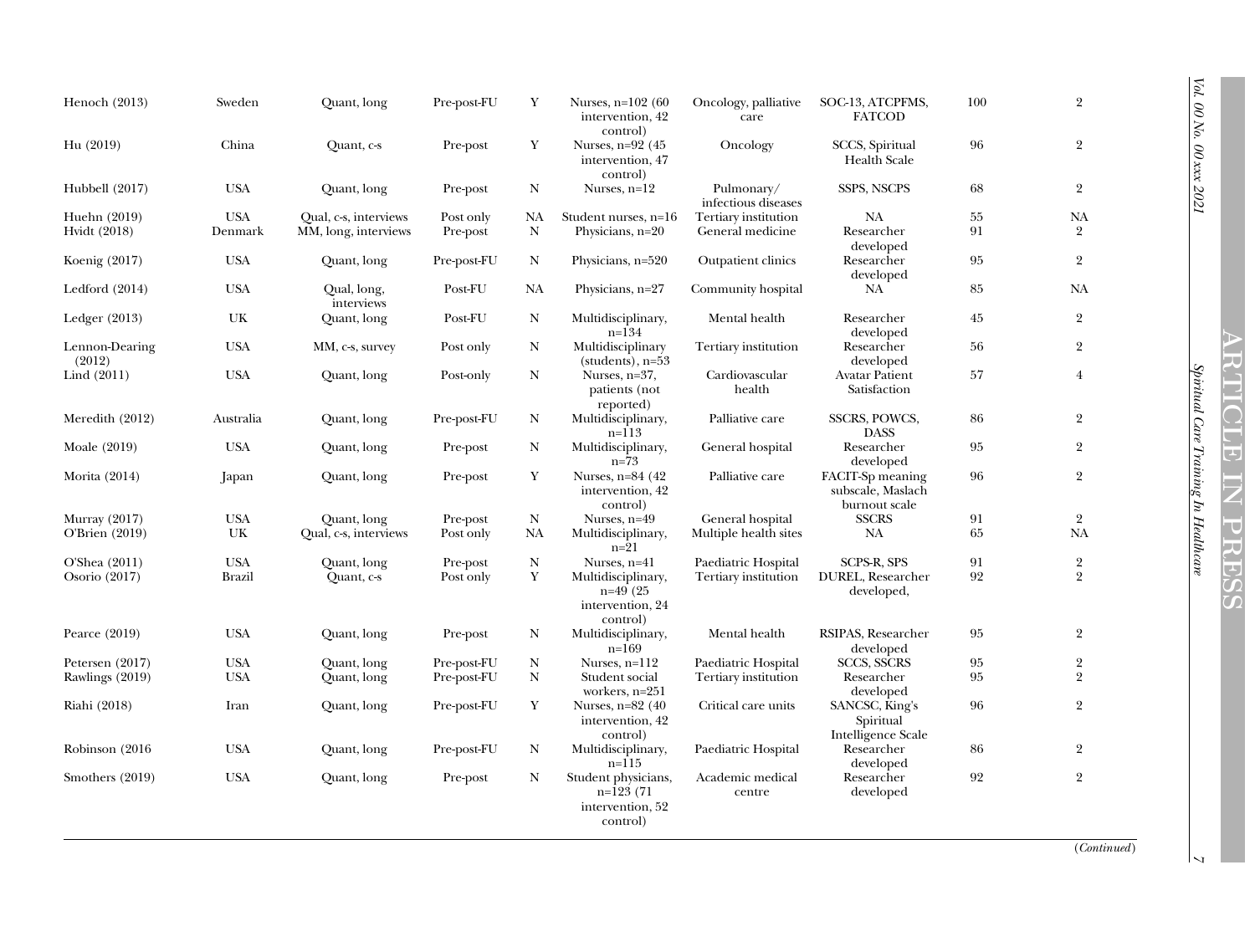| Table 1<br><b>Continued</b> |                 |                            |                                |           |                                                                |                                 |                                                                     |                |                                                        |
|-----------------------------|-----------------|----------------------------|--------------------------------|-----------|----------------------------------------------------------------|---------------------------------|---------------------------------------------------------------------|----------------|--------------------------------------------------------|
| Authors                     | Country         | Methods                    | Data collection<br>time-points | RCT?      | Sample                                                         | Field                           | Evaluation tool                                                     | Quality $(\%)$ | <b>Evaluation Level</b><br>(Kirkpatrick's<br>Triangle) |
| So $(2011)$                 | Korea           | Qual, c-s, interviews      | Post only                      | NA        | Student nurses, n=12                                           | Tertiary institution            | <b>NA</b>                                                           | 65             | <b>NA</b>                                              |
| Strand (2017)               | Norway          | Qual, c-s, focus<br>groups | Post only                      | <b>NA</b> | Student nurses, n=18                                           | Tertiary institution            | <b>NA</b>                                                           | 85             | <b>NA</b>                                              |
| Taylor (2014)               | <b>USA</b>      | MM, c-s, survey            | Post only                      | N         | Student nurses.<br>$n = 113$                                   | Nursing school                  | Researcher<br>developed                                             | 60             | $\overline{2}$                                         |
| Udo $(2014)$                | Sweden          | MM, long, interview        | Pre-post-FU                    | Y         | Nurses, $n=42$ (21)<br>intervention, 21<br>control)            | Surgical wards                  | <b>ATCPFM</b>                                                       | 71             | $\overline{2}$                                         |
| Vlasblom $(2011)$           | The Netherlands | Quant, long                | Pre-post                       | N         | Nurses and patients,<br>$n=44$                                 | Hospital                        | <b>Flemis</b> Lucas<br>questionnaire on<br>spiritual care<br>giving | 92             | $\overline{4}$                                         |
| White (2017)                | <b>USA</b>      | Quant, long                | Pre-post                       | N         | Student nurses, n=69                                           | Tertiary institution            | <b>SCCS</b>                                                         | 86             | $\overline{2}$                                         |
| Yang (2017)                 | Singapore       | Quant, long                | Pre-post                       | Y         | Patients, n=144<br>(intervention 70,<br>control 74)            | Palliative care                 | FACIT-Sp; FACT-G                                                    | 100            | $\overline{4}$                                         |
| Yilmaz $(2014)$             | Turkey          | Quant, c-s                 | Post only                      | N         | Student nurses,<br>$n=130(58)$<br>intervention, 72<br>control) | Tertiary institution            | <b>SSCRS</b>                                                        | 91             | $\overline{2}$                                         |
| Zollfrank (2015)            | <b>USA</b>      | Quant, long                | Pre-post                       | N         | Multidisciplinary,<br>$n=50$                                   | Range of healthcare<br>settings | Researcher<br>developed                                             | 86             | $\overline{2}$                                         |

Note. Quant=Quantitative; Qual=Qualitative; MM=mixed methods; long=longitudinal; c-s=cross-sectional; SCCS= Spiritual Care Competency Scale; [93](#page-18-2) SCI=Spiritual Care Inventory; [89](#page-18-3) SCIP=Spiritual Care in Practice Survey; SWBS=Spiritual Well-being Scale; [112](#page-19-0) SSCRS=Spirituality and Spiritual Care Rating Scale; [85](#page-18-4) SOC-13=Sense of Coherence Scale; [113](#page-19-1) ATCPFMS=Attitudes Towards Caring For Patients Feeling Meaningless Scale; <sup>[114](#page-19-2)</sup> FATCOD=-Frommelt Attitude Towards Care for the Dying; <sup>[115](#page-19-3)</sup> SPS=Spiritual Perspective Scale; <sup>[116](#page-19-4)</sup> NSCPS=Nursing Spiritual Care Perspective Scale; <sup>[117](#page-19-5)</sup> POWCS=Perception of Work Change Schedule; <sup>[118](#page-19-6)</sup> DASS=Depression and Anxiety Stress Scales; <sup>[119](#page-19-7)</sup> SCPS-R= Spiritual Care Perspectives Scale; <sup>[117](#page-19-5)</sup> SPS= Spiritual Perspectives Scale; <sup>[91](#page-18-5)</sup> DUREL=Duke University Religion Index; <sup>[120](#page-19-8)</sup> RSIPAS= Religious/Spiritually Integrated Practice Assessment Scale; SANCSC=Scale for Assessment of the Nurses' professional Competence in Spiritual Care; FACIT-Sp=Functional Assessment of Chronic Illness Therapy-Spiritual wellbeing scale; <sup>[121](#page-19-9)</sup> FACT-G=Functional Assessment of Cancer Therapy-General; <sup>[122](#page-19-10)</sup> NA= Not applicable; RCT=Randomised Controlled Trial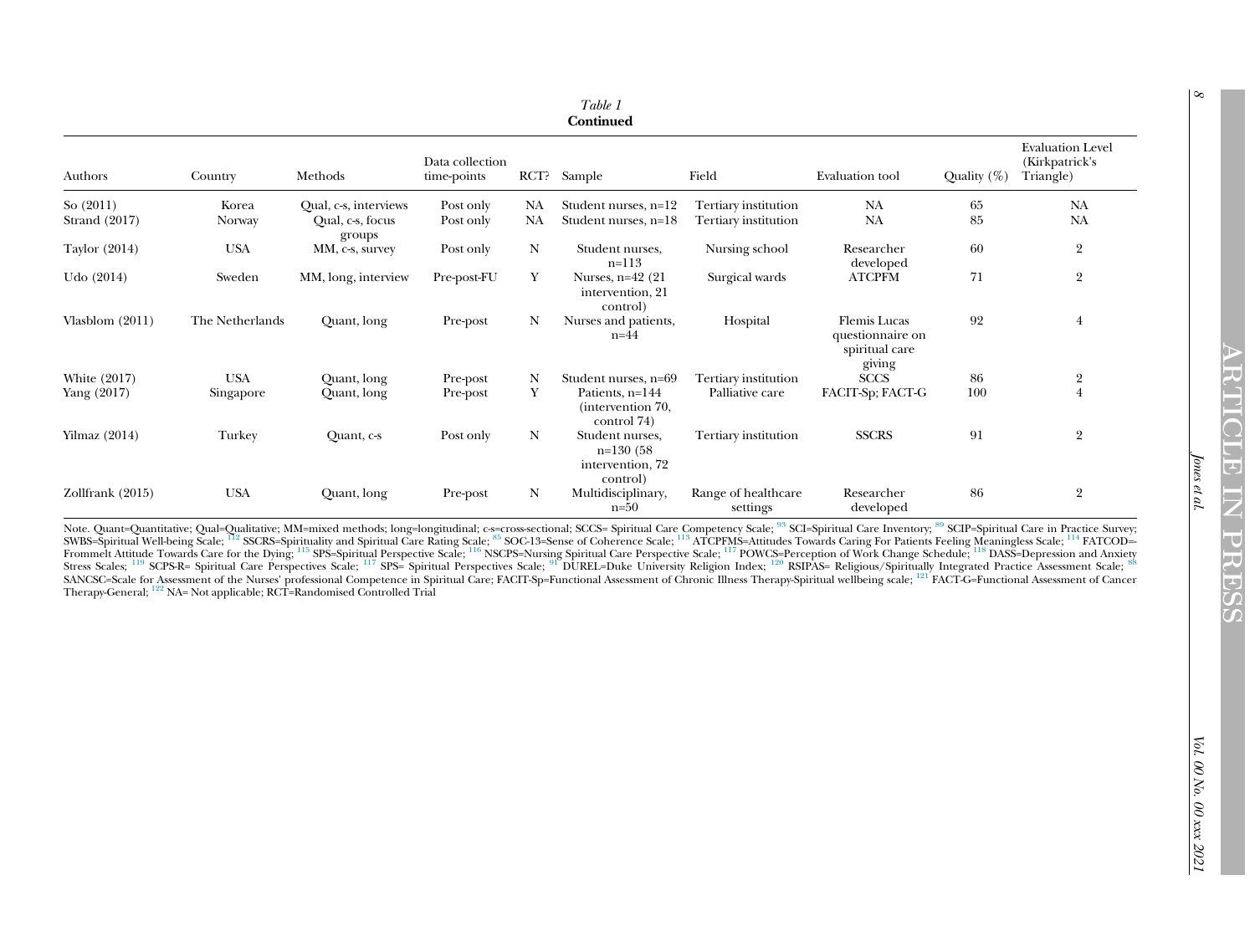<span id="page-10-0"></span>Table 2 Identified Barriers and Facilitators Regarding Spiritual Care in Healthca

| m neannan                                                                                                                 |                                                       |  |  |  |  |  |
|---------------------------------------------------------------------------------------------------------------------------|-------------------------------------------------------|--|--|--|--|--|
| Challenges                                                                                                                | Facilitators                                          |  |  |  |  |  |
| i) Spiritual care is not viewed<br>as a healthcare priority                                                               | i) Opportunities for self and<br>group reflection     |  |  |  |  |  |
| ii) Spirituality may be consid-<br>ered a taboo topic by<br>patients and staff                                            | ii) Including chaplains to<br>model spiritual care    |  |  |  |  |  |
| iii) Examination of one's own                                                                                             | iii) Practical tools to incorpo-<br>rate spirituality |  |  |  |  |  |
| spirituality may be a<br>struggle                                                                                         | iv) Practising skills through<br>clinical experience  |  |  |  |  |  |
| iv) Staff can feel inadequate to<br>deliver spiritual care                                                                | v) The provision of learning via<br>an online format  |  |  |  |  |  |
| v) Interdisciplinary communi-<br>cation may be inconsistent                                                               | vi) Training being supported by<br>management.        |  |  |  |  |  |
| vi) Ongoing training and incor-<br>poration of learning into<br>practice may be required for<br>outcomes to be maintained |                                                       |  |  |  |  |  |

relating to participants' level of competency have been grouped under the four core spiritual competencies identified by the EPICC group:  $32$  interpersonal spirituality (being aware of the importance of spirituality on health and well-being); interpersonal spirituality (engages with persons' spirituality, acknowledging their unique spiritual and cultural worldviews, beliefs and practices); spiritual care − assessment and planning (assesses spiritual needs and resources using formal or informal approaches, and plans spiritual care, maintaining confidentiality and obtaining informed consent); and spiritual care − intervention and evaluation (responds to spiritual needs and resources within a caring, compassionate relationship).

Intrapersonal Spirituality (EPICC Spiritual Care Education Standard, Item 1). Analysis of the qualitative data identified five key areas where participants developed skills in intrapersonal spirituality: 1) understanding the concept of spirituality; 2) recognizing the importance of the spiritual dimension in patient care; 3) gaining awareness of the importance of understanding one's own spirituality before addressing the spiritual needs of others; 4) valuing the importance of self-care, and 5) an increasing ability to self-reflect.

A range of studies reported how programs broadened participants' existing understanding of spirituality. The qualitative data revealed that spiritual care training assisted p[articip](#page-18-7)ants to distinguish spirituality from religion,  $61, 77-81$  $61, 77-81$  to realize that spirituality is about more than just death,  $38, 78$  $38, 78$  $38, 78$  and to understand that spirituality can be a positive resource  $51, 79$  $51, 79$  $51, 79$  as well as a potential source of distress or struggle.  $51, 82$  $51, 82$  $51, 82$  Spirituality was broadened to being relevant during other times of life than just end-of-life, and associated with meaning and freedom.<sup>[38](#page-17-0)</sup> Consequently, spiritual care

was also understood to be more than religious care, encompassing compassion and kindness, respect, and finding out what matters most to an individual patient.

<sup>[80](#page-18-11)</sup> In some cases, participants expressed surprise as they gained this new understanding of spirituality and spiritual care. [64](#page-17-17)

Studies also reported a change in participants' recognition of the importance of the spiritual dimension in patient care, and appreciation of its value to patient well-being. <sup>[38](#page-17-0), [54](#page-17-8), [57,](#page-17-12) [68](#page-17-18), [70](#page-17-19), [72,](#page-18-0) [75](#page-18-12), [80](#page-18-11)</sup> Holistic patient care was seen to encompass more than just physical care, with participants encouraged to adopt a bio-psychosocial-spiritual model.  $^{68, 72, 77}$  $^{68, 72, 77}$  $^{68, 72, 77}$  $^{68, 72, 77}$  $^{68, 72, 77}$  $^{68, 72, 77}$  $^{68, 72, 77}$ 

Alongside this growing understanding of spirituality and its importance in healthcare, was recognition that to address the spiritual needs of others it was important to understand one's own spirituality. Several programs provided participants with specific opportunities to reflect upon their own spiritual beliefs,  $57, 59, 69, 73, 79,$  $57, 59, 69, 73, 79,$  $57, 59, 69, 73, 79,$  $57, 59, 69, 73, 79,$  $57, 59, 69, 73, 79,$  $57, 59, 69, 73, 79,$  $57, 59, 69, 73, 79,$  $57, 59, 69, 73, 79,$  $57, 59, 69, 73, 79,$  $57, 59, 69, 73, 79,$ [82](#page-18-10), [83](#page-18-14) which were generally well received. In one study however, some participants found personal spiritual

exercises very uncomfortable.  $82$ 

The personal impact of providing spiritual care was highlighted in a few programs, leading to an emphasis on self-care. In one study, the consequences of healthcare professionals not knowing how to provide selfcare, including burnout and vicarious suffering, were highlighted. $54$  Daudt and colleagues  $82$  observed that providing spiritual care could bring about moral or spiritual distress for healthcare providers, and therefore, self-care was a professional responsibility. In another study, one participant observed "you will be a better healer and better caretaker by taking care of yourself"  $^{72}$  $^{72}$  $^{72}$  (p.868). The inclusion of a self-care retreat for the participants in that program was greatly valued.

Lastly, the qualitative data revealed that training increased the ability of participants to self-reflect.<sup>[51,](#page-17-16) [68](#page-17-18)</sup>, [73](#page-18-13), [84](#page-18-15) This raised awareness of internal barriers towards providing spiritual care,<sup>[68](#page-17-18)</sup> the potential for transference and countertransference of patient issues,  $61$  and the importance of debriefing.  $38$  One way in which selfawareness was encouraged was through the use of journaling. $64, 70$  $64, 70$ 

The quantitative studies consolidated these findings on intrapersonal spirituality. The Spirituality and Spiri-tual Care Rating Scale (SSCRS), <sup>[85](#page-18-16)</sup> a scale designed to measure participants' perspectives of spirituality and spiritual care, was administered in five studies. Four of these were conducted with nurses or nursing students. [52](#page-17-20), [57,](#page-17-12) [74](#page-18-1), [86](#page-18-17) Across the studies, significant increases in the sub-scales of spirituality and spiritual care were reported after training, though two studies found there was no significance increase on the religiosity subscale.  $52, 74$  $52, 74$  $52, 74$  A fifth program, a one-day workshop held with multidisciplinary healthcare professionals, <sup>[87](#page-18-18)</sup> also reported significant increases in the SSCRS sub-scales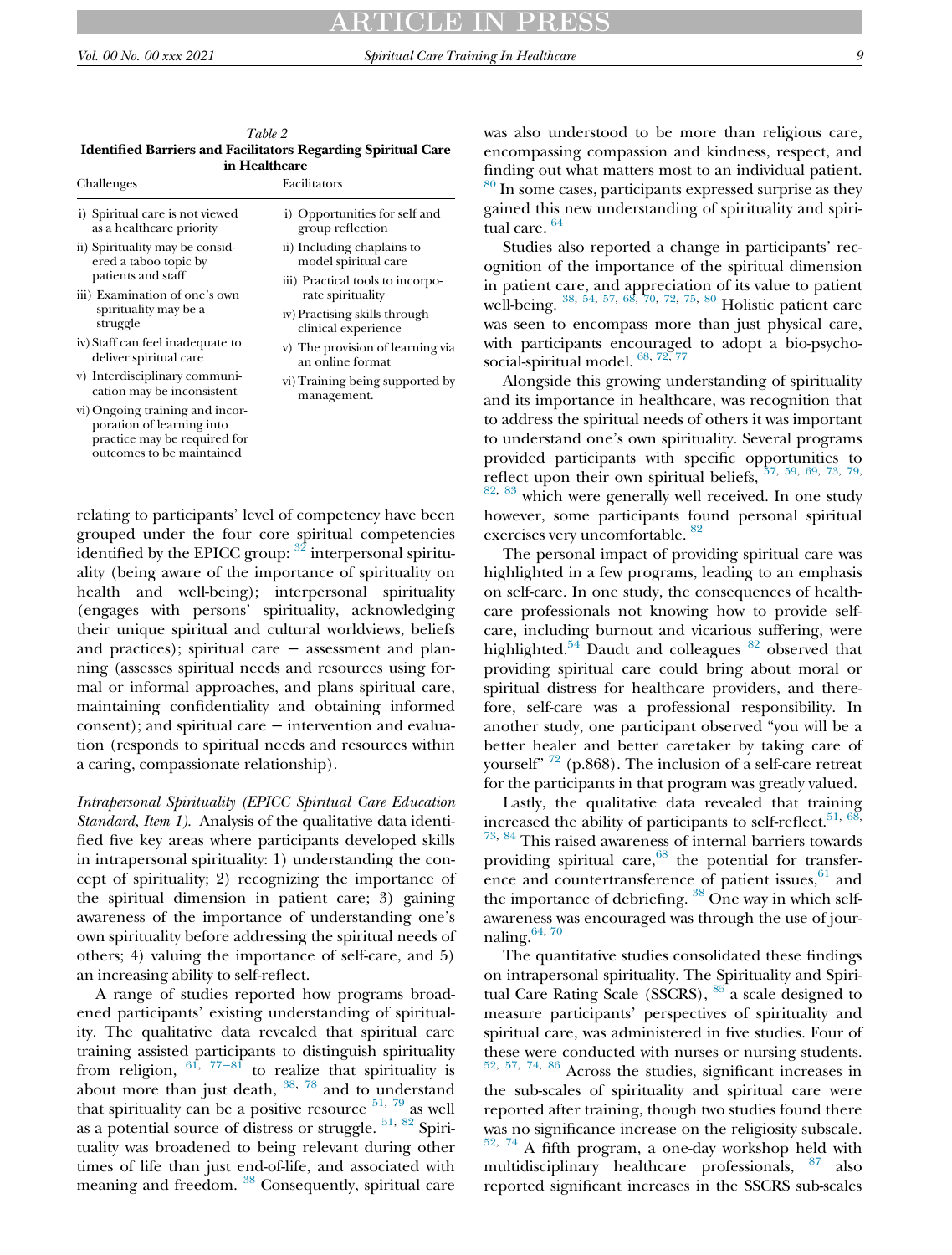# ARTICLE IN PRESS

of spirituality, spiritual care, and personalized care, but not religiosity. However, only the increase in the subscale of spiritual care was maintained at 3-months' follow-up. In addition to the SSCRS, other measures of changes in participant perception or attitude were administered. In a mixed methods study, Pearce and colleagues,  $51$  reported changes in the attitude and knowledge of participants after eight weeks of online training using the Religious and/or Spiritually-Integrated Practice Assessment Scale (RSIPAS). Highlighting the value of conducting a simulation exercise alone, Desmond et al.,  $^{63}$  $^{63}$  $^{63}$  found that there was a significant change in participants' total scores, and two of the three subscale scores (meaning-making, spiritual intervention) of the Spiritual Care Inventory.<sup>8</sup>

A few quantitative studies also sought to measure the impact of participants' own spirituality. In a study with paediatric nurses, O'Shea and colleagues <sup>[90](#page-18-21)</sup> observed a positive relationship between perception of participants' own spirituality (measured by the Spiritual Perspective Scale  $\frac{91}{2}$  $\frac{91}{2}$  $\frac{91}{2}$  and their perspective towards providing spiritual care. In several programs participants reported that a focus on spiritual self-awareness enabled them to integrate spiritual self-care strategies into their own lives.  $45, 75, 82$  $45, 75, 82$  $45, 75, 82$  $45, 75, 82$  $45, 75, 82$  This allowed them to manage personal discomfort,  $82$  become more aware of their own spirituality,  $38, 92$  $38, 92$  $38, 92$  gain greater ability to selfreflect  $^{68}$  $^{68}$  $^{68}$  and place an emphasis on spiritual growth.  $^{73}$  $^{73}$  $^{73}$ 

Interpersonal Spirituality (EPICC Spiritual Care Education Standard, Item 2). The analysis of the qualitative data identified two important ways that spiritual care training facilitated the development of interpersonal spirituality. These were: by 1) helping participants to acknowledge individual patient spirituality as part of holistic care; and 2) increasing participants' understanding of diverse cultures and beliefs.

An aim of many of the spiritual care training programs was to assist participants to acknowledge individ-ual patient spirituality as part of holistic care. <sup>[54](#page-17-8), [57](#page-17-12), [83](#page-18-14)</sup> Enquiring about a patient's spirituality was seen to be a way to get to know patients.<sup>[54,](#page-17-8) [73](#page-18-13), [77](#page-18-7)</sup> It was increasingly understood that all members of the multidisciplinary team could address spiritual needs,  $54$  and that spiritual conversations could happen at any time. [78](#page-18-8) Participants observed that patients were more likely to open up when asked about their spiritual needs,  $73$  and appreci-ated being asked about their spirituality.<sup>[54](#page-17-8)</sup>

A heightened awareness of cultural and religious diversity was reported by participants in several pro-grams.<sup>[77,](#page-18-7) [80,](#page-18-11) [82,](#page-18-10) [83](#page-18-14)</sup> Such awareness included specific training in understanding different cultural and religious sensitivities, such as how to care for a body after death  $\frac{77}{4}$  $\frac{77}{4}$  $\frac{77}{4}$  and addressing general prejudice about differ-ent cultures and faiths. <sup>[80](#page-18-11)</sup> Participants were also encouraged to examine their own biases.<sup>[51](#page-17-16)</sup>

Spiritual Care: Assessment and Planning (EPICC Spiritual Care Education Standard, Item 3). The EPICC competency of "Spiritual care: assessment and planning" was demonstrated by participants in four areas: an increased ability to recognize spiritual cues; being present with the patient; increased spiritual screening and documentation; and an increased use of chaplaincy services.

According to several studies, participants increased their ability to recognize spiritual cues. This included examples of participants' better understanding spiritual distress,  $77, 79$  $77, 79$  $77, 79$  picking up on verbal references,  $78$ and observing items in a patient's room to prompt conversation.  $71$  In other studies, emphasis was placed on identifying patients' sources of spiritual strength. <sup>[54](#page-17-8)</sup>

Being present with patients was identified as another way that participants developed skills in spiritual assessment and planning. Assessing a patient's spiritual needs involved placing value on silence, [71](#page-18-24), [77](#page-18-7) developing better listening skills,  $54, 73, 78, 82$  $54, 73, 78, 82$  $54, 73, 78, 82$  $54, 73, 78, 82$  $54, 73, 78, 82$  $54, 73, 78, 82$  $54, 73, 78, 82$  and feeling at ease with not having all the answers. $77$  Being present also helped participants to build a trust relationship with patients. [80](#page-18-11)

Positive qualitative feedback was received from participants regarding the incorporation of a spiritual assessment tool.  $^{54, 59, 61, 78, 84}$  $^{54, 59, 61, 78, 84}$  $^{54, 59, 61, 78, 84}$  $^{54, 59, 61, 78, 84}$  $^{54, 59, 61, 78, 84}$  $^{54, 59, 61, 78, 84}$  $^{54, 59, 61, 78, 84}$  $^{54, 59, 61, 78, 84}$  $^{54, 59, 61, 78, 84}$  $^{54, 59, 61, 78, 84}$  $^{54, 59, 61, 78, 84}$  This was complemented by quantitative data, which in one study revealed an increase in patient spiritual screening levels. $60$  Koenig et al., $\frac{60}{6}$  $\frac{60}{6}$  $\frac{60}{6}$  observed that clinicians who placed a high importance on religion were more likely to conduct a screening spiritual history. Another study <sup>[58](#page-17-13)</sup> recorded self-reported increases across all skills associated with spiritual screening and care plans, making referrals to a chaplain, and discussing patients' spiritual strengths or distress with the care team. These increases which were maintained at 3-months follow-up.

Chaplains were includ[ed in](#page-17-15) spiritual care training via shadowing programs,  $69-72$  teaching and model-ling,<sup>[58,](#page-17-13) [65,](#page-17-22) [66](#page-17-23), [72](#page-18-0)</sup> or collaboration on medical teams.  $^{71}$  $^{71}$  $^{71}$ Although some participants expressed initial apprehension regarding the inclusion of chaplains in training,  $66$ many found that the training assisted them to understand the role of chaplains on the interdisciplinary team better.<sup>[69](#page-17-15)</sup> Observing chaplains helped participants to know how they too might engage patients in difficult conversations,[69](#page-17-15) but to feel comfortable to refer to chaplains when required.  $61$  One quantitative study reported an increase in chaplaincy referrals after training. $46$ 

Spiritual Care: Intervention and Evaluation (EPICC Spiritual Care Education Standard, Item 4). Few studies measured the effectiveness of spiritual care training on spiritual care interventions or evaluated these interventions. One such study  $48$  reported that after spiritual care training the number of spiritually based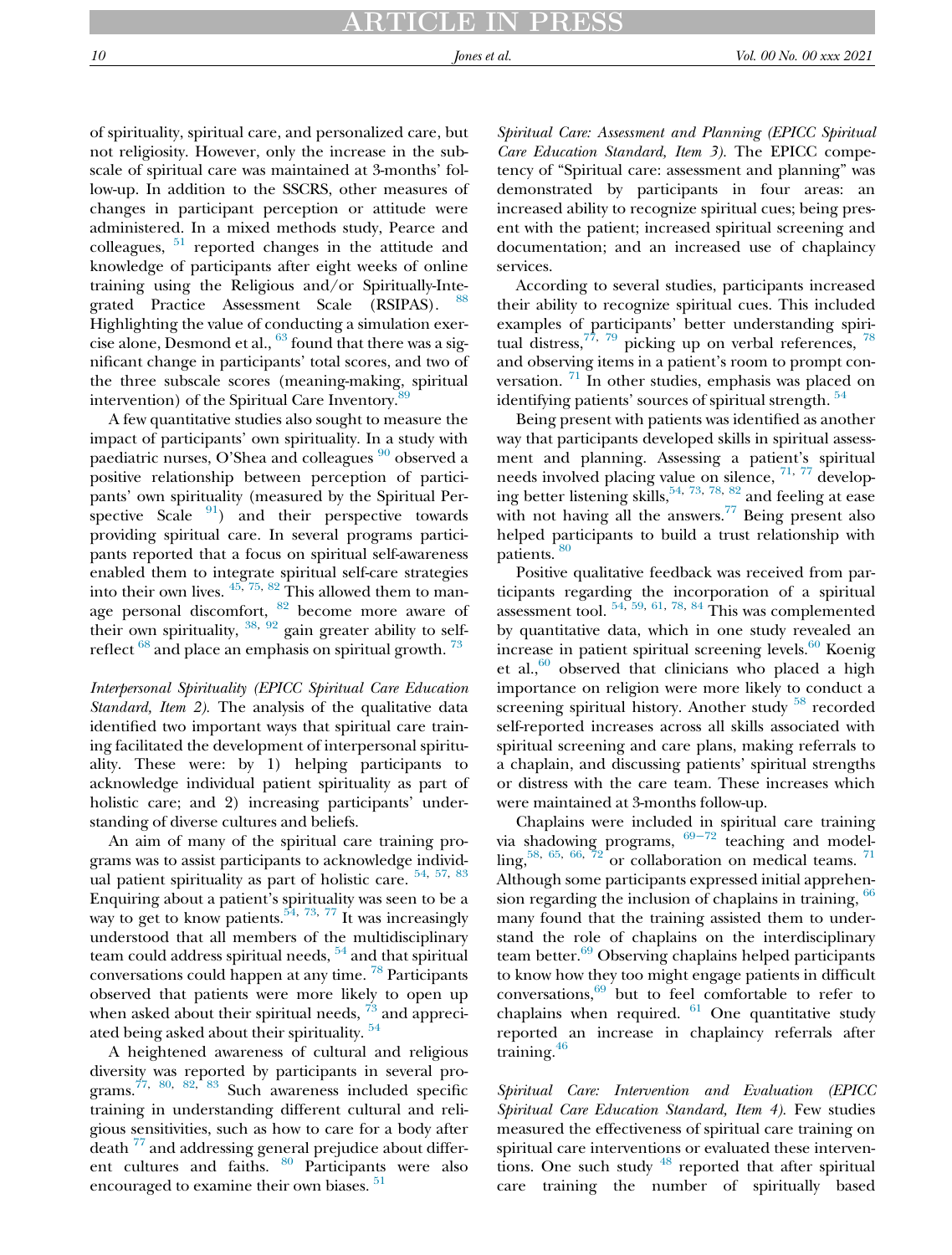interventions charted by staff rose from 0.4 to 1.1 per visit. Only three of the 54 studies incorporated patient feedback in their evaluation of the staff training.  $43, 46$  $43, 46$  $43, 46$ ,  $47$  The results were mixed. While Yang and colleagues <sup>[43](#page-17-1)</sup> found that the spiritual well-being of patients treated by spiritually trained staff was not significantly different to those who were untrained, Vlasblom et al., $46$ observed that after training, patients experienced more receptiveness and support from staff on spiritual matters and the number of referrals to chaplains increased. Greater patient satisfaction with spiritual care after staff training was reported by Lind, Sendel-bach and Steen.<sup>[47](#page-17-25)</sup>

The effectiveness of staff training to improve staff competency in delivering spiritual interventions was mainly assessed by the administration of self-report measures. The main quantitative measure to evaluate self-reported competency was the Spiritual Care Com-petency Scale (SCCS), <sup>[93](#page-18-25)</sup> used in six of the quantitative studies. This measure evaluates self-reported spiritual care competency across six domains: 1) assessment and implementation of spiritual care; 2) professionalisation and improving the quality of spiritual care: 3) personal support and patient counselling; 4) referral to professionals; 5) attitude towards patients' spirituality, and 6) communication. The majority of these programs observed significant increases in spiritual care compe-tency post-program, <sup>[49](#page-17-5), [52](#page-17-20), [76](#page-18-26), [94](#page-18-27), [95](#page-18-28)</sup> despite variety in their length and teaching methods. One study, however, did not observe significant changes in compe-tency levels.<sup>[31](#page-16-20)</sup>

Increasing levels of self-reported competency were paralleled by increasing levels of participant confidence to deliver spiritual care intervention, as reported in the qualitative data.  $^{68, 73, 75, 77, 78, 82}$  $^{68, 73, 75, 77, 78, 82}$  $^{68, 73, 75, 77, 78, 82}$  $^{68, 73, 75, 77, 78, 82}$  $^{68, 73, 75, 77, 78, 82}$  $^{68, 73, 75, 77, 78, 82}$  $^{68, 73, 75, 77, 78, 82}$  $^{68, 73, 75, 77, 78, 82}$  $^{68, 73, 75, 77, 78, 82}$  $^{68, 73, 75, 77, 78, 82}$  $^{68, 73, 75, 77, 78, 82}$  $^{68, 73, 75, 77, 78, 82}$  $^{68, 73, 75, 77, 78, 82}$  Participants were more likely to feel confident to conduct difficult conversations,  $^{66, 72, 77}$  $^{66, 72, 77}$  $^{66, 72, 77}$  $^{66, 72, 77}$  $^{66, 72, 77}$  to integrate spirituality into clinical practice,  $61$  and to pray with patients  $73, 75$  $73, 75$  $73, 75$  Increases in confidence to deliver spiritual care w[ere a](#page-17-0)lso reported in many of the quantitative studies.  $38-40$ ,  $42$ , [46](#page-17-4), [62](#page-17-14), [67](#page-17-27), [87](#page-18-18), [96](#page-18-29)

# Identified barriers to integrating spiritual care into healthcare

The qualitative findings of the studies included in this review highlighted six challenges regarding the integration of spiritual care into healthcare (see [Table 2\)](#page-10-0).

Spiritual Care is not Viewed as a Healthcare Priority. In three studies,  $54, 72, 82$  $54, 72, 82$  $54, 72, 82$  $54, 72, 82$  $54, 72, 82$  participants raised the challenge of competing healthcare priorities. It was perceived that spiritual care was not deemed a healthcare priority due to a focus on physical issues during hospitalization and pressure on staff to deliver healthcare outcomes.<sup>[54](#page-17-8)</sup>

This consequently led to a lack of time and other structural barriers, making it difficult for staff to address issues of spirituality with patients. $72$ 

Spirituality may be Considered a Taboo Topic by Patients and Staff. In four studies, participants expressed initial discomfort about spirituality and were reluctant to integrate it into their practice.  $59, 73, 78, 82$  $59, 73, 78, 82$  $59, 73, 78, 82$  $59, 73, 78, 82$  $59, 73, 78, 82$  $59, 73, 78, 82$  $59, 73, 78, 82$  In most cases this initial discomfort was overcome, and the training assisted participants to feel more confident and at ease to discuss spirituality with patients. However, it was acknowledged that this initial discomfort was also some-thing that some patients experienced too.<sup>[54,](#page-17-8)[73](#page-18-13)</sup>

Examination of One's Own Spirituality may be a Struggle. This barrier was highlighted in a study by Daudt et al.,<sup>82</sup>. Although participants reported several benefits from the training, some found the focus on personal spirituality in that program to be overwhelming. In another study, it was noted that caring for dying patients can raise personal anxiety about death. <sup>[38](#page-17-0)</sup> The impact of spiritual care training upon the emotions of participants was considered in several studies, with participants provided with time to debrief and discuss their own feelings.  $38, 57, 72$  $38, 57, 72$  $38, 57, 72$  $38, 57, 72$  $38, 57, 72$  This was considered helpful by participants.

Staff Can Feel Inadequate to Provide Spiritual Care. Although much of the training was aimed at building participants' levels of competency in delivering spiritual care, there were lingering concerns that staff may still not be able to adequately address patients' spiritual needs. Particular issues raised by participants included: feeling like they might not have the answers;  $^{73}$  $^{73}$  $^{73}$  uncertainty about how to finish the spiritual dialogue; <sup>[38](#page-17-0)</sup> concerns that discussing spirituality could create expectations of intimacy in relationship that they were unable to meet  $54$  and; how to manage a patient's discharge if a close relationship had been established.<sup>[54](#page-17-8)</sup>

Interdisciplinary Communication may be Inconsistent. Involving chaplains in spiritual care training led to the identification of some challenges regarding interdisciplinary communication on the wards. In one study, participants felt that expectations about roles needed to be clearer when chaplains were present on medical rounds.<sup>71</sup> In another,  $\frac{5}{5}$ concerns were raised about the consistency of communication on spiritual matters between team members, and whether healthcare professionals would respect professional boundaries relating to spiritual care as easily as spiritual care practitioners might.

Ongoing Training and Incorporation of Learning Into Practice is Required For Outcomes to Be Maintained. At the completion of training, many participants across the different studies suggested further training was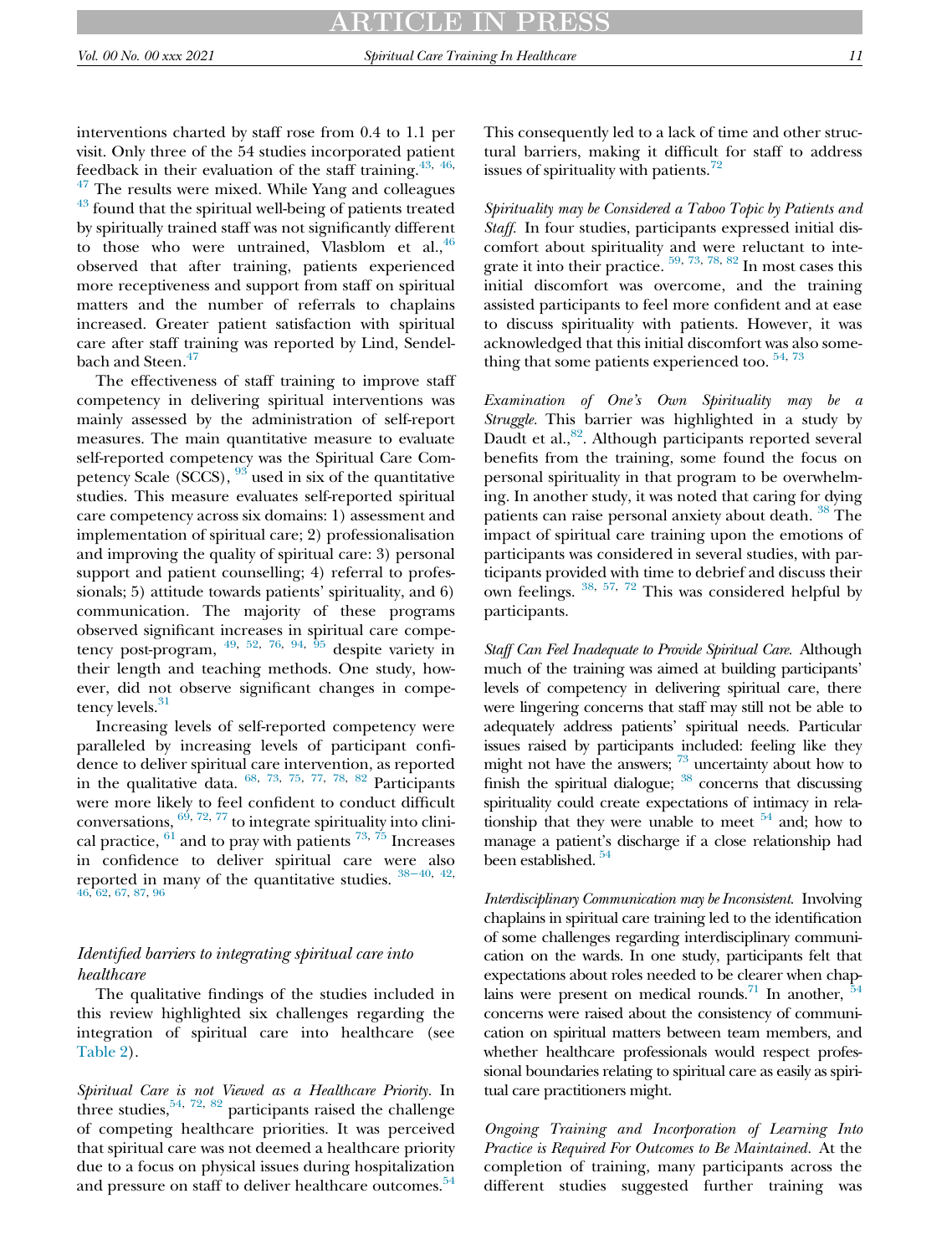required. Participants requested more opportunities to train with chaplains,<sup>69</sup> more opportunities to practice,  $t^{57}$ ,  $t^{61}$  $t^{61}$  $t^{61}$ ,  $81$  more information on other faiths,<sup>[70](#page-17-19), [72](#page-18-0)</sup> reminders or prompts to integrate learning,  $84$  and a greater emphasis on skills and integrating spiritual care in practice.<sup>[54,](#page-17-8) [64](#page-17-17)</sup>

# Identified facilitators of spiritual care training

Participant feedback revealed that several aspects of the spiritual care training they attended were particularly helpful (see [Table 2](#page-10-0)).

Opportunities for Self and Group Reflection. Many participants enjoyed undertaking reflective exercises during training. In some situations, these were facilitated through self-reflection or journaling.<sup>[64,](#page-17-17) [70](#page-17-19)</sup> Reflection was also encouraged in small groups. Participants valued discussing their learning with others,  $81$  building self-awareness,<sup>[82](#page-18-10)</sup> and developing strategies for managing spiritual or religious conversations.<sup>6</sup>

Including Chaplains to Model Spiritual Care. Participants valued the opportunity to shadow chaplains and to observe how they addressed patients' spiritual needs. [58,](#page-17-13) [69](#page-17-15), [71,](#page-18-24) [72](#page-18-0) The chaplains modelled how to talk to patients about spirituality,<sup>[58](#page-17-13), [71](#page-18-24)</sup> how to be present during suffering, $69$  and how to manage sensitive situa-tions.<sup>[69](#page-17-15)</sup> Involving a chaplain in simulated learning was also well-received.<sup>[66](#page-17-23)</sup>

Practical Tools to Incorporate Spirituality. Having a spiritual assessment guide, such as the FICA or the Spiritual Life Map, was helpful to participants,  $59, 78, 84$  $59, 78, 84$  $59, 78, 84$  $59, 78, 84$  $59, 78, 84$  and provided them with greater confidence to incorporate spiritual care into practice.<sup>54</sup>

Practising Skills through Clinical Experience. The opportunity to practice skills through clinical experience was not often available to participants during training, however when it was, it was highly valued.  $64, 75$  $64, 75$  $64, 75$  In some cases, skills were developed later, over time. For instance, a longitudinal study with physicians observed that years of practice assisted participants to apply what they had learnt.<sup>[72](#page-18-0)</sup>

The Provision of Learning via an Online Format. Online training was valued by participants for being self-paced, well-organized and allowing a variety of learning formats. $51$  However, it was noted that some participants would have liked opportunities to experience in-person follow-up training for hands-on practice and to ask questions.<sup>[51](#page-17-16)</sup>

Training being Supported by Management. Spiritual care training indicated to some participants that the organization they worked or studied with valued spirituality and spiritual care. <sup>[72](#page-18-0), [82](#page-18-10)</sup> The support from those organizations with an existing mission focus was appreciated.<sup>[54](#page-17-8)</sup>

# **Discussion**

The aim of this systematic review was to identify spiritual care training programs in healthcare and to investigate: the content of spiritual care training programs; how this content has been delivered; the reported outcomes of spiritual care training; and challenges and facilitators associated with implementing spiritual care training. The review identified 55 papers outlining spiritual care training programs conducted with healthcare professionals or students. These programs encompassed a broad range of content and teaching methods and were conducted across a variety of contexts. While some only involved a 1-hour lecture, others addressed spiritual care training over the course of a tertiary degree. Following spiritual care training, increased levels of competency across intrapersonal spirituality, interpersonal spirituality, spiritual care (assessment and planning), and spiritual care (intervention and evaluation) were reported. Barriers to integrating spiritual care into healthcare, and features which facilitated training were identified.

The content of spiritual care training programs was wide-ranging. Topics aligned with much of the existing literature. <sup>[28](#page-16-17), [32](#page-16-21)</sup> Attard, Ross and Weeks<sup>28</sup> identified seven domains of spiritual care competency: 1) body of knowledge in spiritual care; 2) self-awareness and use of self; 3) communication and interpersonal relationship in spiritual care; 4) ethical and legal issues in spiritual care; 5) quality assurance in spiritual care; 6) assessment and implementation of spiritual care; and vii) informatics in spiritual care. Many of the programs identified in this review addressed the first five domains listed here. Less represented were topics which corresponded with ethical and legal issues in spiritual care and informatics in spiritual care. Ethical and legal issues were present in comprehensive programs.  $\frac{72}{75}$  $\frac{72}{75}$  $\frac{72}{75}$  $\frac{72}{75}$  $\frac{72}{75}$ Informatics, or the use of information technology as a resource for learning about spiritual care, was only evident in training provided online, and only examined in depth by Pearce and colleagues.<sup>[51](#page-17-16)</sup> Since the onset of the COVID-19 (novel severe acute respiratory syndrome coronavirus 2 − SARS - CoV2) global epidemic in 2020, there has been greater focus on the opportunities provided by technology in the field of spiritual care  $97, 98$  $97, 98$  $97, 98$  and more emphasis may be placed on this in the future.

A range of teaching methods were employed by the spiritual care training programs and included didactic teaching, group discussion, self-reflection, and the opportunity to practise clinical skills via role-play or simulation. However, few courses provided participants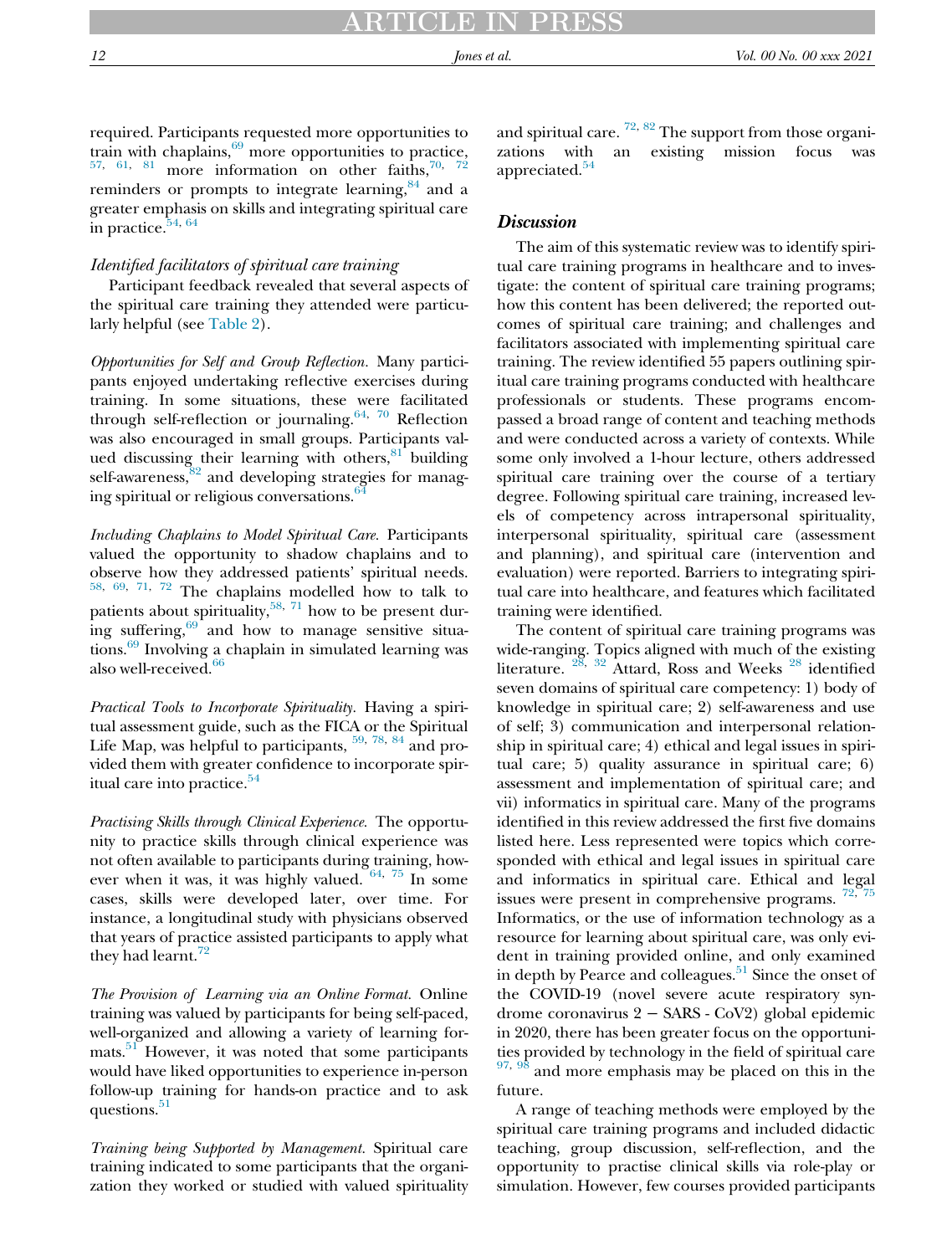with opportunities to practice their skills in a clinical context, and no studies assessed changes in participants' behaviour after training (Level 3, Kirkpatrick's triangle). Paal et.al.,  $99$  advise that acquiring skills in spiritual history taking involves time, and that the process of building a meaningful relationship with a patient, involving "listening, understanding, and responding to their individual needs is often disregarded" (p.23). Although it is known that adult learning is facilitated by *doing*,  $\frac{100}{100}$  $\frac{100}{100}$  $\frac{100}{100}$  it is not yet established whether the use of simulated patients is more effective than less expensive options such as role-plays.  $101$  Both were integrated into these studies and may be beneficial to incorporate in future studies.

Increased levels of competency in spiritual care delivery were reported across both qualitative and quantitative studies. In line with the EPICC spiritual care education standards,  $32$  outcomes could be grouped according to intrapersonal spirituality, interpersonal spirituality, spiritual care assessment, and spiritual care interventions. Most reported outcomes comprised changes in intrapersonal spirituality, interpersonal spirituality, and spiritual care assessment.

One of the notable findings across both qualitative, quantitative and mixed-methods studies regarding intrapersonal spirituality was participants' broadening understanding of the concept. In most training programs, spirituality was taught to be a broad, inclusive dimension, that was not restricted to religion alone. This understanding was reflected in the results of the SSCRS. <sup>[85](#page-18-16)</sup> Although increases were reported in the SSCRS sub-scales of 'spirituality' and 'spiritual care', it was consistently reported that no increases were noted on the 'religiosity' sub-scale. This is an understandable outcome as the sub-scale measures participants' views that spirituality is only about religious beliefs, and most of the programs emphasized that spirituality is much more than just religion. This finding has been replicated in more recent research  $102$  with rehabilitation professionals.

Another theme which was identified across many of the studies, was participants' realization that in order to provide spiritual care to others, they needed to understand their own spirituality first. This association was highlighted in the systematic review by Paal and colleagues, <sup>[27](#page-16-16)</sup> and has been explored in several studies with various findings reported.  $13, 23, 98$  $13, 23, 98$  $13, 23, 98$  $13, 23, 98$  $13, 23, 98$  Interestingly, in a study of nursing students, low levels of spiritual wellbeing were associated with a high level of self-reported spiritual care competency. <sup>[98](#page-18-32)</sup> However Bar-Sela et al. <sup>[23](#page-16-12)</sup> observed that a low sense of being spirituality was associated among nurses and doctors who valued spiritual care but did not provide it. The practice context may be significant. For instance, the importance of understanding and being secure with one's own spirituality, and comfortable with one's own mortality, was

demonstrated in a study of physicians caring for patients with advanced cancer.  $\frac{13}{3}$  $\frac{13}{3}$  $\frac{13}{3}$  These studies suggest that although participants may value and feel confident to deliver spiritual care, this may be difficult to implement in practice if their own level of spiritual wellbeing is low. These findings support the value of incorporating self-reflection in spiritual care training and allowing time for attendees to examine their own beliefs and feelings.

Interpersonal spirituality was addressed in many of the programs, however a focus on comparative religions was only included in a few. Those that did, addressed how different beliefs may impact upon particular situations such as end-of-life.  $77$  Most studies emphasised the importance of respecting a patient's individual spirituality, which was accompanied by good listening skills, being present, and tailoring spiritual care in response to the patients' wishes. Such emphasis underpins a growing trend in healthcare towards individualised, person-centred care rather than knowledge of religious traditions.<sup>[103](#page-18-37)</sup>

Training in the competency of spiritual care intervention was brief in most cases, mainly focused on spiritual care assessment, and often relied on participants continuing to practice skills outside of the program. Only four programs included direct patient contact. Where practitioners were able to practice skills, positive feedback was received. Such findings give support to the principle that training which includes opportunities to practice skills in real-life scenarios is appreciated. [104](#page-18-38)

It is noteworthy that even short courses had a reported impact on the confidence and comfort levels of staff to deliver spiritual care, which suggests that training may not need to be time-consuming. Shorter courses would make training accessible for a larger group of healthcare professionals, which is important as lack of training is one of the most significant barriers to provision of spiritual care in healthcare.  $^{14, 20, 105}$  $^{14, 20, 105}$  $^{14, 20, 105}$  $^{14, 20, 105}$  $^{14, 20, 105}$  $^{14, 20, 105}$  $^{14, 20, 105}$ However, some caution would need to be exercised to ensure that appropriate guidelines are in place to protect patients from healthcare practitioners who are not sufficiently trained,  $99$  and that opportunities for ongoing training and review are provided. Furthermore, follow-up data is needed to ensure that short courses are effective over time. Not many of the studies represented in this review collected such data.

Several studies captured participants' initial concerns regarding the integration of spiritual care into healthcare. Identified barriers including competing healthcare priorities, negative perceptions of spirituality and spiritual care, resistance towards a focus upon one's own spirituality, staff feeling inadequate, interdisciplinary communication, and the need for ongoing training. In most cases, spiritual care training led to change in participants' perspectives, and most were positive about the impact of the training on their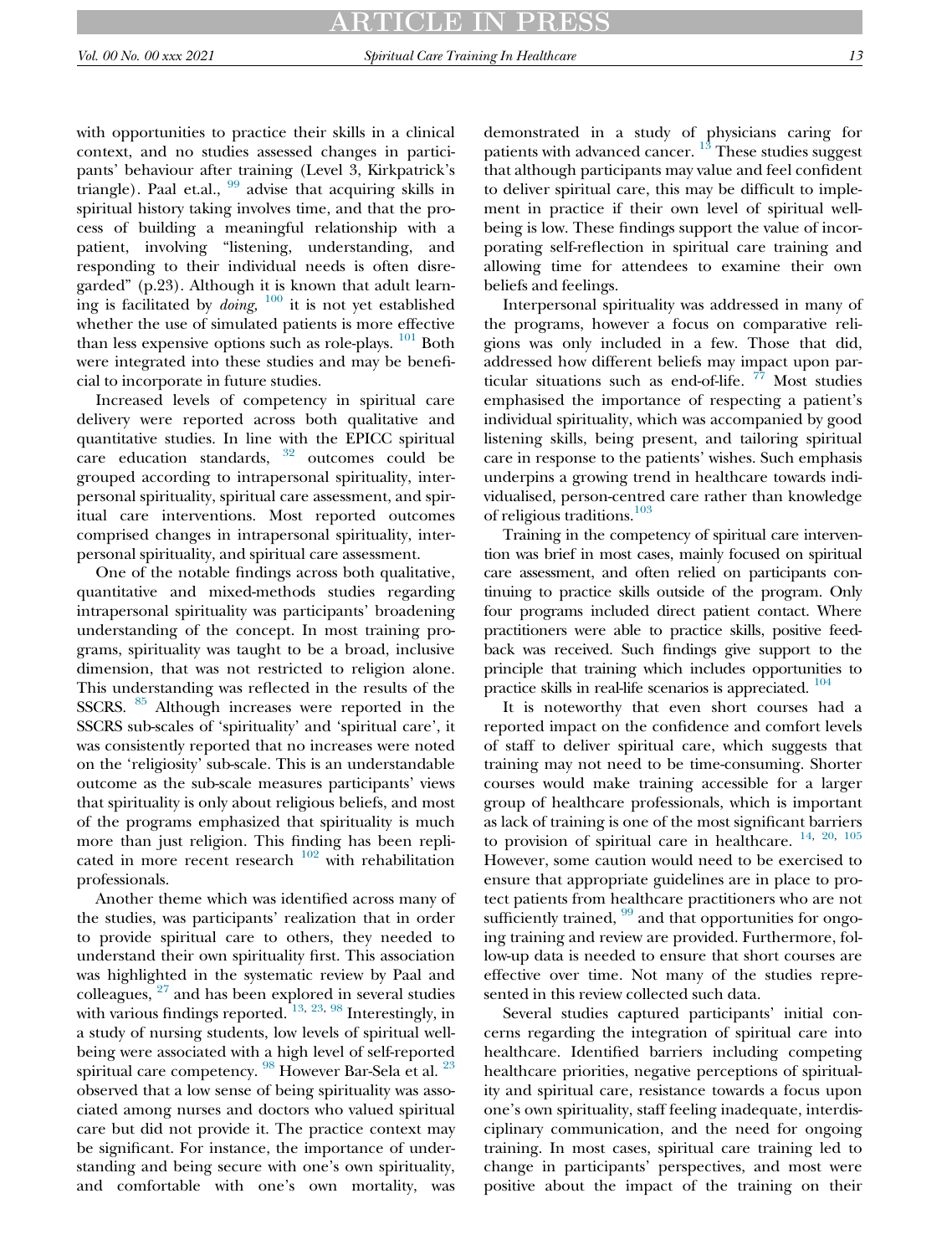practice. These findings suggest that previously identified barriers such as inadequate staff training,  $14, 18-22$  $14, 18-22$  $14, 18-22$  $14, 18-22$ confusion about roles,  $^{19}$  $^{19}$  $^{19}$  peer pressure,  $^{15}$  $^{15}$  $^{15}$  a perceived lack of time,  $18-20$  $18-20$  confusion between spirituality and religion,  $15$  and a lack of awareness of personal spirituality,  $15, 23$  $15, 23$  $15, 23$  may be overcome with training which enhances staff awareness and skills. Features which facilitated training were the inclusion of chaplains, opportunities for practice and reflection, application of spiritual care assessment tool, online training, and having the support of management.

One of the underlying assumptions of all of these studies is that spiritual care can be delivered, to some extent, by all healthcare professionals. Nurses, doctors, social workers, occupational therapists and other healthcare professionals participated in training. This message has been reiterated in more recent training with a team of rehabilitation professionals. Participants' increased understanding that "spirituality is everybody's business"  $24$  was one of the overarching themes of the study. Interdisciplinary education in spiritual care delivery has been promoted through the interpro-fessional model of spiritual care.<sup>[106](#page-18-40), [107](#page-18-41)</sup> Although this model suggests that specific spiritual interventions are usually the domain of the chaplain, $107$  a chaplain may not always be available or appropriately trained to work in the healthcare context, such as in the case of visiting clergy.<sup>[16](#page-16-8)</sup> Many opportunities exist for other healthcare staff to identify spiritual needs<sup>[108](#page-19-11)−110</sup> and to foster spiritual strengths such as meaning, connection, agency, hope and faith.  $^{111}$  $^{111}$  $^{111}$  The inclusion of chaplains in such generalist spiritual care training appears to have multiple positive outcomes, including increased awareness of their role, and increased numbers of referrals.

<span id="page-15-0"></span>Overall, the findings of this review suggest that spiritual care training is effective in building staff competency in spiritual care delivery. However, the results should be treated with some caution. Firstly, the quality of the studies was inconsistent. Relatively few quantitative studies incorporated a control group, administered validated evaluation tools, or included a follow-up evaluation with participants. Therefore little is known about the long term impact of training upon participants, and how often it may need to be repeated. Furthermore, the effect of spiritual care training on actual staff behaviours or outcomes for patients was rarely considered, resulting in most studies evaluated as Level 2 on Kirkpatrick's triangle. Lastly, it is possible that many of the study samples were biased towards participants from religious backgrounds, due either to their interest in spirituality or the interests of the faith-based institutions conducting the training. These findings replicate those of Paal et al., $27$  and indicate that more work is needed in this area so that a deeper understanding of the effectiveness and impact of training can be evaluated.<sup>36</sup>

# **Limitations**

This review had several limitations. Spirituality is, in many respects, a concept that is deeply personal, often viewed as intangible, and something difficult to capture with empirical measures. Broadening definitions and usage mean that increasing numbers of search terms are needed to capture studies relating to spirituality and spiritual care, and therefore some relevant papers may have been missed in this study. Furthermore, this review only included formally evaluated spiritual care programs for healthcare professionals. There may be other approaches and programs that were not formally evaluated or were designed for groups other than healthcare professionals, which may have contributed to this topic but were excluded.

## Conclusion

This study provides an insight into spiritual care training that has been conducted over the last ten years. While studies vary in approach to the content, teaching methods, and duration of programs, clear positive outcomes can be identified. Increases in spiritual care competency were evident, particularly regarding participants understanding of spirituality and spiritual care and confidence to assess the spiritual needs of their patients. Further research is needed to identify patient-related outcomes when staff are trained in spiritual care, and to examine how the benefits of such training can be maintained and evaluated over time. This will enable spiritual care to be integrated as a standard component of healthcare practice, benefitting both staff and patients.

#### Disclosures and Acknowledgments

The first author is undertaking an Early Career Research Fellowship, funded by St Vincent's Health Australia and the University of Notre Dame Australia. No potential competing interest was reported by the authors.

#### Supplementary materials

Supplementary material associated with this article can be found, in the online version, at  $\frac{d\dot{\omega}}{10.1016}$ . [jpainsymman.2021.03.013](https://doi.org/10.1016/j.jpainsymman.2021.03.013).

## **References**

1. [Puchalski C, Ferrell B, Virani R, et al. Improving the](http://refhub.elsevier.com/S0885-3924(21)00237-2/sbref0001) [quality of spiritual care as a dimension of palliative care: the](http://refhub.elsevier.com/S0885-3924(21)00237-2/sbref0001) [report of the consensus conference. J Palliat Med 2009;12:](http://refhub.elsevier.com/S0885-3924(21)00237-2/sbref0001) 885–[904.](http://refhub.elsevier.com/S0885-3924(21)00237-2/sbref0001)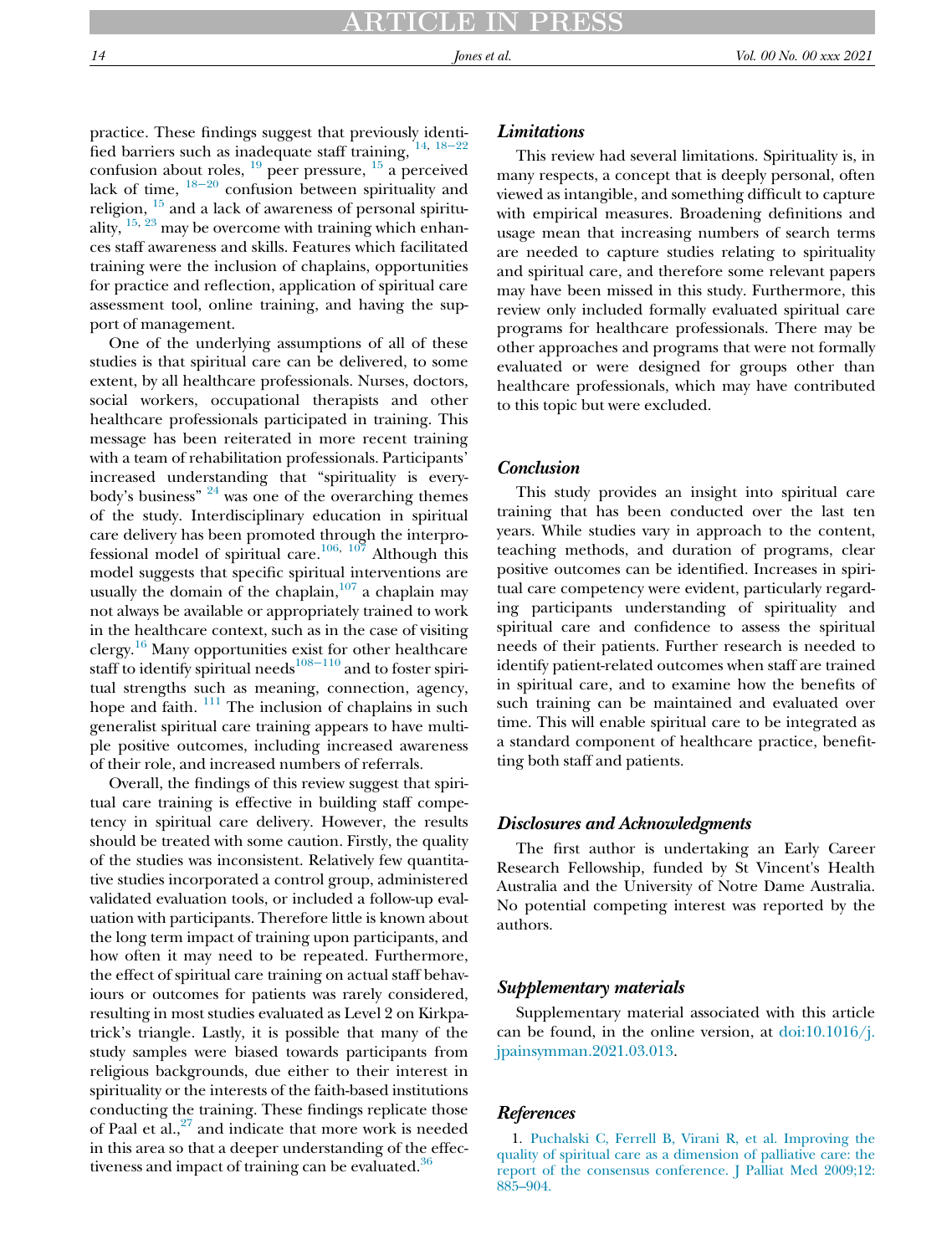<span id="page-16-2"></span>2. [Cobb M, Puchalski CM, Rumbold B, eds. Oxford text](http://refhub.elsevier.com/S0885-3924(21)00237-2/sbref0002)[book of spirituality in healthcare, Oxford: Oxford University](http://refhub.elsevier.com/S0885-3924(21)00237-2/sbref0002) [Press; 2012.](http://refhub.elsevier.com/S0885-3924(21)00237-2/sbref0002)

<span id="page-16-3"></span>3. [Koenig HG. Religion, spirituality, and health: the](http://refhub.elsevier.com/S0885-3924(21)00237-2/sbref0003) [research and clinical implications. ISRN Psychiatry 2012;2012:](http://refhub.elsevier.com/S0885-3924(21)00237-2/sbref0003) 1–[33.](http://refhub.elsevier.com/S0885-3924(21)00237-2/sbref0003)

<span id="page-16-12"></span>4. [World Health Organisation. Strengthening of palliative](http://refhub.elsevier.com/S0885-3924(21)00237-2/sbref0004) [care as a component of integrated treatment throughout the](http://refhub.elsevier.com/S0885-3924(21)00237-2/sbref0004) [life course. J Pain Palliat Care Pharmacother 2014;28:130](http://refhub.elsevier.com/S0885-3924(21)00237-2/sbref0004)–134.

<span id="page-16-13"></span>5. [Hilbers J, Haynes AS, Kivikko JG. Spirituality and health:](http://refhub.elsevier.com/S0885-3924(21)00237-2/sbref0005) [an exploratory study of hospital patients' perspectives. Aust](http://refhub.elsevier.com/S0885-3924(21)00237-2/sbref0005) [Health Rev 2010;34:3](http://refhub.elsevier.com/S0885-3924(21)00237-2/sbref0005)–10.

<span id="page-16-0"></span>6. [Sulmasy DP. A biopsychosocial-spiritual model for the](http://refhub.elsevier.com/S0885-3924(21)00237-2/sbref0006) [care of patients at the end of life. Gerontologist 2002;42:24](http://refhub.elsevier.com/S0885-3924(21)00237-2/sbref0006)– [33.](http://refhub.elsevier.com/S0885-3924(21)00237-2/sbref0006)

<span id="page-16-14"></span><span id="page-16-1"></span>7. [World Health Organisation. Handbook of resolutions](http://refhub.elsevier.com/S0885-3924(21)00237-2/sbref0007) [and decisions of the World Health Assembly and the Execu](http://refhub.elsevier.com/S0885-3924(21)00237-2/sbref0007)[tive Board, II. Geneva: World Health Organisation; 1985.](http://refhub.elsevier.com/S0885-3924(21)00237-2/sbref0007)

<span id="page-16-15"></span><span id="page-16-4"></span>8. [Jones K, Simpson GK, Briggs L, Dorsett P. Does spiritu](http://refhub.elsevier.com/S0885-3924(21)00237-2/sbref0008)[ality facilitate adjustment and resilience among individuals](http://refhub.elsevier.com/S0885-3924(21)00237-2/sbref0008) [and their families after SCI? Disabil Rehabil 2016;38:921](http://refhub.elsevier.com/S0885-3924(21)00237-2/sbref0008)–935.

<span id="page-16-16"></span>9. [Jones KF, et al. Spirituality and its relationship with posi](http://refhub.elsevier.com/S0885-3924(21)00237-2/sbref0009)[tive adjustment following traumatic brain injury: a scoping](http://refhub.elsevier.com/S0885-3924(21)00237-2/sbref0009) [review. Brain Inj 2018: 1](http://refhub.elsevier.com/S0885-3924(21)00237-2/sbref0009)–11.

<span id="page-16-17"></span>10. [Gijsberts MHE, Liefbroer AI, Otten RL, Olsman E. Spiri](http://refhub.elsevier.com/S0885-3924(21)00237-2/sbref0010)[tual care in palliative care: a systematic review of the recent](http://refhub.elsevier.com/S0885-3924(21)00237-2/sbref0010) [european literature. Med Sci \(Basel\) 2019;7:25.](http://refhub.elsevier.com/S0885-3924(21)00237-2/sbref0010)

<span id="page-16-18"></span><span id="page-16-5"></span>11. [Van de Geer J, Groot M, Andela R, et al. Training hospi](http://refhub.elsevier.com/S0885-3924(21)00237-2/sbref0011)[tal staff on spiritual care in palliative care in](http://refhub.elsevier.com/S0885-3924(21)00237-2/sbref0011)fluences patient[reported outcomes: results of a quasi-experimental study.](http://refhub.elsevier.com/S0885-3924(21)00237-2/sbref0011) [Palliat Med 2017;31:743](http://refhub.elsevier.com/S0885-3924(21)00237-2/sbref0011)–753.

<span id="page-16-19"></span>12. [Tan H, Rumbold B, Gardner F, et al. Understanding the](http://refhub.elsevier.com/S0885-3924(21)00237-2/sbref0012) [outcomes of spiritual care as experienced by patients. J](http://refhub.elsevier.com/S0885-3924(21)00237-2/sbref0012) [Health Care Chaplain 2020: 1](http://refhub.elsevier.com/S0885-3924(21)00237-2/sbref0012)–15.

<span id="page-16-27"></span><span id="page-16-20"></span>13. [Best M, Butow P, Olver I. Creating a safe space: a quali](http://refhub.elsevier.com/S0885-3924(21)00237-2/sbref0013)[tative inquiry into the way doctors discuss spirituality. Palliat](http://refhub.elsevier.com/S0885-3924(21)00237-2/sbref0013) [Support Care 2016;14:519](http://refhub.elsevier.com/S0885-3924(21)00237-2/sbref0013)–531.

<span id="page-16-21"></span><span id="page-16-6"></span>14. [Jones KF, Pryor J, Care-Unger C, Simpson GK. Rehabili](http://refhub.elsevier.com/S0885-3924(21)00237-2/sbref0014)[tation health professionals' perceptions of spirituality and](http://refhub.elsevier.com/S0885-3924(21)00237-2/sbref0014) [spiritual care: the results of an online survey. Neuro Rehabili](http://refhub.elsevier.com/S0885-3924(21)00237-2/sbref0014)[tation 2020;46:17](http://refhub.elsevier.com/S0885-3924(21)00237-2/sbref0014)–30.

<span id="page-16-22"></span><span id="page-16-7"></span>15. [Best M, Butow P, Olver I. Why do we](http://refhub.elsevier.com/S0885-3924(21)00237-2/sbref0015) find it so hard to [discuss spirituality? A qualitative exploration of attitudinal](http://refhub.elsevier.com/S0885-3924(21)00237-2/sbref0015) [barriers. J Clin Med 2016;5:77.](http://refhub.elsevier.com/S0885-3924(21)00237-2/sbref0015)

<span id="page-16-23"></span><span id="page-16-8"></span>16. [Best M, Leget C, Goodhead A, Paal P. An EAPC white](http://refhub.elsevier.com/S0885-3924(21)00237-2/sbref0016) [paper on multi-disciplinary education for spiritual care in pal](http://refhub.elsevier.com/S0885-3924(21)00237-2/sbref0016)[liative care. BMC Palliat Care 2020;19:1](http://refhub.elsevier.com/S0885-3924(21)00237-2/sbref0016)–10.

<span id="page-16-24"></span><span id="page-16-9"></span>17. [Speck P. Interdisciplinary teamwork. In: Cobb M,](http://refhub.elsevier.com/S0885-3924(21)00237-2/sbref0017) [Puchalski C, Rumbold B, eds. Oxford textbook of spirituality in](http://refhub.elsevier.com/S0885-3924(21)00237-2/sbref0017) [healthcare, Oxford: Oxford University Press; 2012:459](http://refhub.elsevier.com/S0885-3924(21)00237-2/sbref0017)–470.

<span id="page-16-10"></span>18. [Oakley ET, Gaelan K, Sauer K, et al. Physical therapists'](http://refhub.elsevier.com/S0885-3924(21)00237-2/sbref0018) [perception of spirituality and patient care: beliefs, practices,](http://refhub.elsevier.com/S0885-3924(21)00237-2/sbref0018) [and perceived barriers. J Phys Ther Educ 2010;24:45](http://refhub.elsevier.com/S0885-3924(21)00237-2/sbref0018)–52.

<span id="page-16-25"></span><span id="page-16-11"></span>19. [Balboni M, Sullivan A, Enzinger AC, et al. Nurse and](http://refhub.elsevier.com/S0885-3924(21)00237-2/sbref0019) [physician barriers to spiritual care provision at the end of life.](http://refhub.elsevier.com/S0885-3924(21)00237-2/sbref0019) [J Pain Symptom Manage 2014;48:400](http://refhub.elsevier.com/S0885-3924(21)00237-2/sbref0019)–410.

<span id="page-16-28"></span><span id="page-16-26"></span>20. [Best M, Butow P, Olver I. Doctors discussing religion](http://refhub.elsevier.com/S0885-3924(21)00237-2/sbref0020) [and spirituality: a systematic literature review. Palliat Med](http://refhub.elsevier.com/S0885-3924(21)00237-2/sbref0020) [2016;30:327](http://refhub.elsevier.com/S0885-3924(21)00237-2/sbref0020)–337.

21. [Austin P, Macleod R, Siddall P, McSherry W, Egan R.](http://refhub.elsevier.com/S0885-3924(21)00237-2/sbref0021) [The ability of hospital staff to recognise and meet patients'](http://refhub.elsevier.com/S0885-3924(21)00237-2/sbref0021) [spiritual needs: a pilot study. J Study Spiritual 2016;6:20](http://refhub.elsevier.com/S0885-3924(21)00237-2/sbref0021)–37.

22. [McSherry W, Jamieson S. An online survey of nurses'](http://refhub.elsevier.com/S0885-3924(21)00237-2/sbref0022) [perceptions of spirituality and spiritual care. J Clin Nurs](http://refhub.elsevier.com/S0885-3924(21)00237-2/sbref0022) [2011;20:1757](http://refhub.elsevier.com/S0885-3924(21)00237-2/sbref0022)–1767.

23. [Bar-Sela G, et al. Training for awareness of one's own](http://refhub.elsevier.com/S0885-3924(21)00237-2/sbref0023) [spirituality: a key factor in overcoming barriers to the provi](http://refhub.elsevier.com/S0885-3924(21)00237-2/sbref0023)[sion of spiritual care to advanced cancer patients by doctors](http://refhub.elsevier.com/S0885-3924(21)00237-2/sbref0023) [and nurses. Palliat Support Care 2019;17:345](http://refhub.elsevier.com/S0885-3924(21)00237-2/sbref0023)–352.

24. [Jones KF, Pryor J, Care-Unger C, Simpson GK. Spiritual](http://refhub.elsevier.com/S0885-3924(21)00237-2/sbref0024)ity is everybody's business"[: an exploration of the impact of](http://refhub.elsevier.com/S0885-3924(21)00237-2/sbref0024) [spiritual care training upon the perceptions and practice of](http://refhub.elsevier.com/S0885-3924(21)00237-2/sbref0024) [rehabilitation professionals. Disabil Rehabil 2020. Advance](http://refhub.elsevier.com/S0885-3924(21)00237-2/sbref0024) [online publication: 1-10.](http://refhub.elsevier.com/S0885-3924(21)00237-2/sbref0024)

25. [Johnstone B, Glass BA, Oliver RE. Religion and disabil](http://refhub.elsevier.com/S0885-3924(21)00237-2/sbref0025)[ity: clinical, research and training considerations for rehabili](http://refhub.elsevier.com/S0885-3924(21)00237-2/sbref0025)[tation professionals. Disabil Rehabil 2007;29:1153](http://refhub.elsevier.com/S0885-3924(21)00237-2/sbref0025)–1163.

26. [Keivan N, Daryabeigi R, Alimohammadi N. Effects of](http://refhub.elsevier.com/S0885-3924(21)00237-2/sbref0026) [religious and spiritual care on burn patients' pain intensity](http://refhub.elsevier.com/S0885-3924(21)00237-2/sbref0026) [and satisfaction with pain control during dressing changes.](http://refhub.elsevier.com/S0885-3924(21)00237-2/sbref0026) [Burns 2019;45:1605](http://refhub.elsevier.com/S0885-3924(21)00237-2/sbref0026)–1613.

27. [Paal P, Helo Y, Frick E. Spiritual care training provided](http://refhub.elsevier.com/S0885-3924(21)00237-2/sbref0027) [to healthcare professionals: a systematic review. J Pastoral](http://refhub.elsevier.com/S0885-3924(21)00237-2/sbref0027) [Care Counsel 2015;69:19](http://refhub.elsevier.com/S0885-3924(21)00237-2/sbref0027)–30.

28. [Attard J, Ross L, Weeks KW. Developing a spiritual care](http://refhub.elsevier.com/S0885-3924(21)00237-2/sbref0028) [competency framework for pre-registration nurses and mid](http://refhub.elsevier.com/S0885-3924(21)00237-2/sbref0028)[wives. Nurse Edu Pract 2019;40:1](http://refhub.elsevier.com/S0885-3924(21)00237-2/sbref0028)–8.

29. [Anandarajah G, Craigie F, Hatch R, et al. Toward com](http://refhub.elsevier.com/S0885-3924(21)00237-2/sbref0029)[petency-based curricular in patient-centred spiritual care: rec](http://refhub.elsevier.com/S0885-3924(21)00237-2/sbref0029)[ommended competencies for family medicine resident](http://refhub.elsevier.com/S0885-3924(21)00237-2/sbref0029) [education. Acad Med 2010;85:1897](http://refhub.elsevier.com/S0885-3924(21)00237-2/sbref0029)–1904.

30. [Leeuwen R, Attard J, Ross L, et al. The development of a](http://refhub.elsevier.com/S0885-3924(21)00237-2/sbref0030) [consensus-based spiritual care education standard for under](http://refhub.elsevier.com/S0885-3924(21)00237-2/sbref0030)[graduate nursing and midwifery students: an educational](http://refhub.elsevier.com/S0885-3924(21)00237-2/sbref0030) [mixed methods study. J Adv Nurs 2020: 1](http://refhub.elsevier.com/S0885-3924(21)00237-2/sbref0030)–14.

31. [Attard J, Baldacchino DR, Camilleri L. Nurses' and mid](http://refhub.elsevier.com/S0885-3924(21)00237-2/sbref0031)[wives' acquisition of competency in spiritual care: a focus on](http://refhub.elsevier.com/S0885-3924(21)00237-2/sbref0031) [education. Nurse Educ Today 2014;34:1460](http://refhub.elsevier.com/S0885-3924(21)00237-2/sbref0031)–1466.

32. [McSherry W, Ross L, Attard J, et al. Preparing under](http://refhub.elsevier.com/S0885-3924(21)00237-2/sbref0032)[graduate nurses and midwives for spiritual care: some devel](http://refhub.elsevier.com/S0885-3924(21)00237-2/sbref0032)[opments in European education over the last decade. J Study](http://refhub.elsevier.com/S0885-3924(21)00237-2/sbref0032) [Spiritual 2020;10:55](http://refhub.elsevier.com/S0885-3924(21)00237-2/sbref0032)–71.

33. [Moher D, Liberati A, Tetzlaff J. Preferred reported](http://refhub.elsevier.com/S0885-3924(21)00237-2/sbref0033) [items for systematic reviews and meta-analyses: the PRISMA](http://refhub.elsevier.com/S0885-3924(21)00237-2/sbref0033) [statement. PLoS Med 2009;6.](http://refhub.elsevier.com/S0885-3924(21)00237-2/sbref0033)

34. [Tong A, Flemming K, McInnes E, Oliver S, Craig J.](http://refhub.elsevier.com/S0885-3924(21)00237-2/sbref0034) [Enhancing transparency in reporting the synthesis of qualita](http://refhub.elsevier.com/S0885-3924(21)00237-2/sbref0034)[tive research: ENTREQ. BMC Med Res Method 2012;12:181.](http://refhub.elsevier.com/S0885-3924(21)00237-2/sbref0034)

35. [Kmet L, Lee R, Cook L. Standard quality assessment cri](http://refhub.elsevier.com/S0885-3924(21)00237-2/sbref0035)[teria for evaluating primary research papers from a variety of](http://refhub.elsevier.com/S0885-3924(21)00237-2/sbref0035) fi[elds. Health Technology Assessment Unit Initiative. Alberta](http://refhub.elsevier.com/S0885-3924(21)00237-2/sbref0035) [Heritage Foundation for Medical Research; 2004.](http://refhub.elsevier.com/S0885-3924(21)00237-2/sbref0035)

36. [Konopasek L, Rosenbaum M, Encandela J, Cole-kelly K.](http://refhub.elsevier.com/S0885-3924(21)00237-2/sbref0036) [Evaluating communication skills. In: Kissane D, ed. Hand](http://refhub.elsevier.com/S0885-3924(21)00237-2/sbref0036)[book of Communication in Oncology and Palliative Care,](http://refhub.elsevier.com/S0885-3924(21)00237-2/sbref0036) [Oxford: Oxford University Press; 2010.](http://refhub.elsevier.com/S0885-3924(21)00237-2/sbref0036)

37. [Thomas J, Harden A. Methods for the thematic synthe](http://refhub.elsevier.com/S0885-3924(21)00237-2/sbref0037)[sis of qualitative research in systematic reviews. BMC Med Res](http://refhub.elsevier.com/S0885-3924(21)00237-2/sbref0037) [Methodol 2008;8:45.](http://refhub.elsevier.com/S0885-3924(21)00237-2/sbref0037)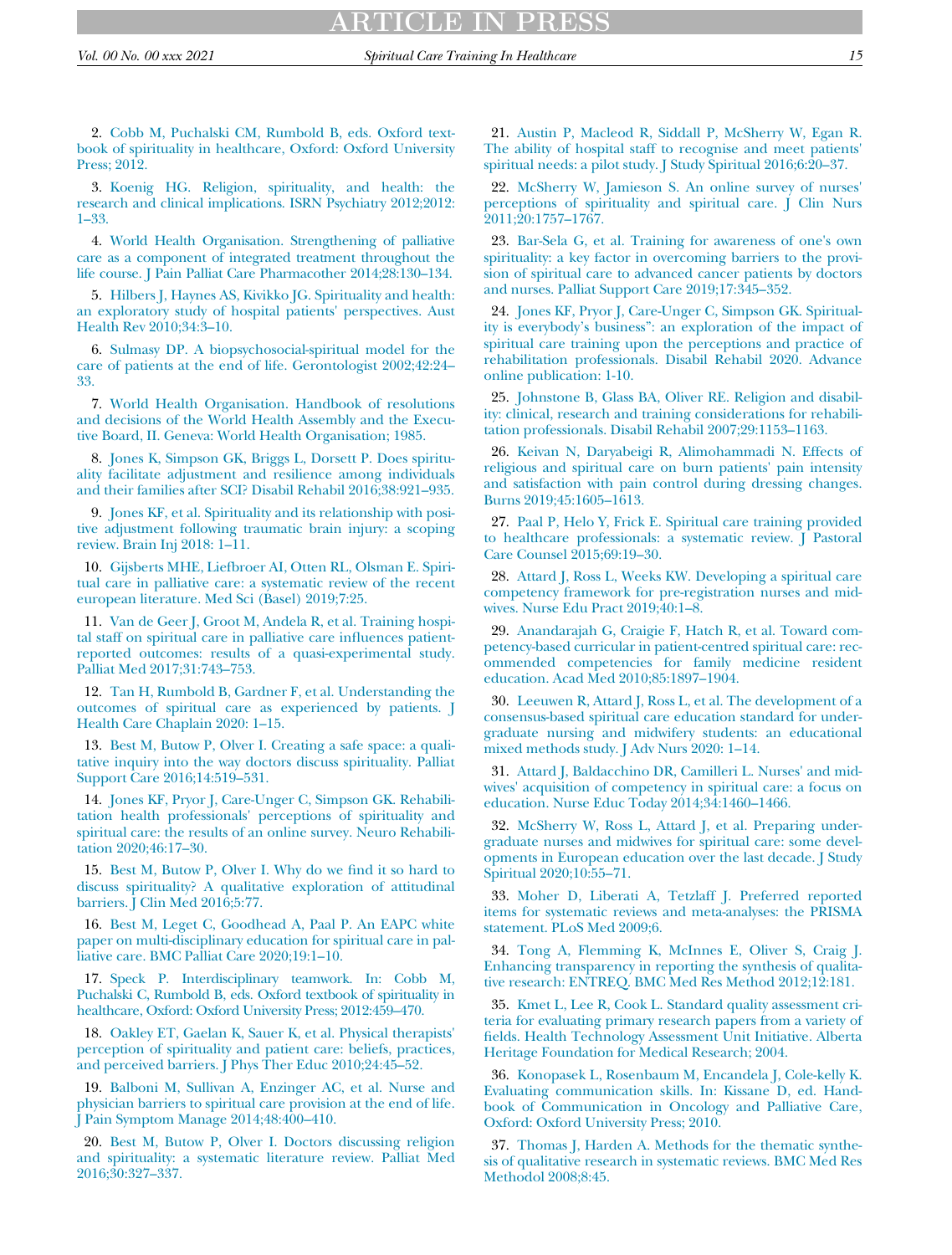<span id="page-17-8"></span><span id="page-17-0"></span>38. [Udo C, Melin-Johansson C, Henoch I, Axelsson B, Dan](http://refhub.elsevier.com/S0885-3924(21)00237-2/sbref0038)ielson E. Surgical nurses' [attitudes towards caring for patients](http://refhub.elsevier.com/S0885-3924(21)00237-2/sbref0038) dying of cancer—[A pilot study of an educational intervention](http://refhub.elsevier.com/S0885-3924(21)00237-2/sbref0038) [on existential issues. Eur J Cancer Care \(Engl\) 2014;23:426](http://refhub.elsevier.com/S0885-3924(21)00237-2/sbref0038)– [440.](http://refhub.elsevier.com/S0885-3924(21)00237-2/sbref0038)

39. [Henoch I, Danielson E, Strang S, Browall M, Melin-](http://refhub.elsevier.com/S0885-3924(21)00237-2/sbref0039)[Johansson C. Training intervention for health care staff in](http://refhub.elsevier.com/S0885-3924(21)00237-2/sbref0039) [the provision of existential support to patients with cancer: a](http://refhub.elsevier.com/S0885-3924(21)00237-2/sbref0039) [randomized, controlled study. J Pain Symptom Manage](http://refhub.elsevier.com/S0885-3924(21)00237-2/sbref0039) [2013;46:785](http://refhub.elsevier.com/S0885-3924(21)00237-2/sbref0039)–794.

<span id="page-17-12"></span>40. [Burkhart L, Schmidt W. Measuring effectiveness of a](http://refhub.elsevier.com/S0885-3924(21)00237-2/sbref0040) [spiritual care pedagogy in nursing education. J Prof Nurs](http://refhub.elsevier.com/S0885-3924(21)00237-2/sbref0040) [2012;28:315](http://refhub.elsevier.com/S0885-3924(21)00237-2/sbref0040)–321.

<span id="page-17-13"></span>41. [Morita T, Tamura K, Kusajima E, et al. Nurse education](http://refhub.elsevier.com/S0885-3924(21)00237-2/sbref0041) [program on meaninglessness in terminally ill cancer patients:](http://refhub.elsevier.com/S0885-3924(21)00237-2/sbref0041) [a randomized controlled study of a novel two-day workshop. J](http://refhub.elsevier.com/S0885-3924(21)00237-2/sbref0041) [Palliat Med 2014;17:1298](http://refhub.elsevier.com/S0885-3924(21)00237-2/sbref0041)–1305.

<span id="page-17-26"></span><span id="page-17-10"></span><span id="page-17-9"></span>42. Osório IHS, Goncalves LM, Pozzobon PM, et al. Effect [of an educational intervention in ''spirituality and health'' on](http://refhub.elsevier.com/S0885-3924(21)00237-2/sbref0042) [knowledge, attitudes, and skills of students in health-related](http://refhub.elsevier.com/S0885-3924(21)00237-2/sbref0042) [areas: a controlled randomized trial. Med Teach 2017;39:](http://refhub.elsevier.com/S0885-3924(21)00237-2/sbref0042) 1057–[1064.](http://refhub.elsevier.com/S0885-3924(21)00237-2/sbref0042)

<span id="page-17-11"></span><span id="page-17-1"></span>43. [Yang GM, et al. Effect of a spiritual care training pro](http://refhub.elsevier.com/S0885-3924(21)00237-2/sbref0043)[gram for staff on patient outcomes. Palliat Support Care](http://refhub.elsevier.com/S0885-3924(21)00237-2/sbref0043) [2017;15:434](http://refhub.elsevier.com/S0885-3924(21)00237-2/sbref0043)–443.

<span id="page-17-14"></span><span id="page-17-2"></span>44. [Riahi S, Goudarzi F, Hasanvand S, Abdollahzadeh H,](http://refhub.elsevier.com/S0885-3924(21)00237-2/sbref0044) [Ebrahimzadeh F, Dadvan Z. Assessing the effect of spiritual](http://refhub.elsevier.com/S0885-3924(21)00237-2/sbref0044) [intelligence training on spiritual care competency in critical](http://refhub.elsevier.com/S0885-3924(21)00237-2/sbref0044) [care nurses. J Med Life 2018;11:346](http://refhub.elsevier.com/S0885-3924(21)00237-2/sbref0044)–354.

<span id="page-17-21"></span><span id="page-17-3"></span>45. [Anandarajah G, Roseman J, Lee D, Dhandhania N. A](http://refhub.elsevier.com/S0885-3924(21)00237-2/sbref0045) [10-year longitudinal study of effects of a multifaceted resi](http://refhub.elsevier.com/S0885-3924(21)00237-2/sbref0045)[dency spiritual care curriculum: clinical ability, professional](http://refhub.elsevier.com/S0885-3924(21)00237-2/sbref0045) [formation, end of life, and culture. J Pain Symptom Manage](http://refhub.elsevier.com/S0885-3924(21)00237-2/sbref0045) [2016;52:859](http://refhub.elsevier.com/S0885-3924(21)00237-2/sbref0045)–872.

<span id="page-17-17"></span><span id="page-17-4"></span>46. [Vlasblom JP, van der Steen JT, Knol DL, Jochemsen H.](http://refhub.elsevier.com/S0885-3924(21)00237-2/sbref0046) [Effects of a spiritual care training for nurses. Nurse Educ](http://refhub.elsevier.com/S0885-3924(21)00237-2/sbref0046) [Today 2011;31:790](http://refhub.elsevier.com/S0885-3924(21)00237-2/sbref0046)–796.

<span id="page-17-25"></span><span id="page-17-22"></span>47. [Lind B, Sendelbach S, Steen S. Effects of a spirituality](http://refhub.elsevier.com/S0885-3924(21)00237-2/sbref0047) [training program for nurses on patients in a progressive care](http://refhub.elsevier.com/S0885-3924(21)00237-2/sbref0047) [unit. Crit Care Nurse 2011;31:87](http://refhub.elsevier.com/S0885-3924(21)00237-2/sbref0047)–90.

<span id="page-17-24"></span>48. [Beese RJ, Ringdahl D. Enhancing spiritually based care](http://refhub.elsevier.com/S0885-3924(21)00237-2/sbref0048) [through gratitude practices: a health-care improvement proj](http://refhub.elsevier.com/S0885-3924(21)00237-2/sbref0048)[ect. Creat Nurs 2018;24:42](http://refhub.elsevier.com/S0885-3924(21)00237-2/sbref0048)–51.

<span id="page-17-23"></span><span id="page-17-5"></span>49. [Costello M, Atinaja-Faller J, Hedberg M. The use of sim](http://refhub.elsevier.com/S0885-3924(21)00237-2/sbref0049)[ulation to instruct students on the provision of spiritual care:](http://refhub.elsevier.com/S0885-3924(21)00237-2/sbref0049) [a pilot study. J Holist Nurs 2012;30:277](http://refhub.elsevier.com/S0885-3924(21)00237-2/sbref0049)–281.

<span id="page-17-27"></span><span id="page-17-6"></span>50. [Rawlings MA, Gonzalez-Castaneda R, Valdovinos IC,](http://refhub.elsevier.com/S0885-3924(21)00237-2/sbref0050) [Payne JS, Yu CH. Spiritually responsive SBIRT in social work](http://refhub.elsevier.com/S0885-3924(21)00237-2/sbref0050) [education. J Social Work Pract Addict 2019;19:57](http://refhub.elsevier.com/S0885-3924(21)00237-2/sbref0050)–77.

<span id="page-17-18"></span><span id="page-17-16"></span>51. [Pearce MJ, Pargament KI, Oxhandler HK, Vieten C,](http://refhub.elsevier.com/S0885-3924(21)00237-2/sbref0051) [Wong S. Novel online training program improves spiritual](http://refhub.elsevier.com/S0885-3924(21)00237-2/sbref0051) [competencies in mental health care. Spirituality Clin Pract](http://refhub.elsevier.com/S0885-3924(21)00237-2/sbref0051) [2020;7:145](http://refhub.elsevier.com/S0885-3924(21)00237-2/sbref0051)–161.

<span id="page-17-20"></span><span id="page-17-15"></span>52. [Petersen CL, Callahan MF, McCarthy DO, Hughes RG,](http://refhub.elsevier.com/S0885-3924(21)00237-2/sbref0052) [White-Traut R, Bansal NK. An online educational program](http://refhub.elsevier.com/S0885-3924(21)00237-2/sbref0052) [improves pediatric oncology nurses](http://refhub.elsevier.com/S0885-3924(21)00237-2/sbref0052)' knowledge, attitudes, [and spiritual care competence. J Pediatr Oncol Nurs](http://refhub.elsevier.com/S0885-3924(21)00237-2/sbref0052) [2017;34:130](http://refhub.elsevier.com/S0885-3924(21)00237-2/sbref0052)–139.

<span id="page-17-19"></span><span id="page-17-7"></span>53. [Puchalski C, Romer AL. Taking a spiritual history allows](http://refhub.elsevier.com/S0885-3924(21)00237-2/sbref0053) [clinicians to understand patients more fully. J Palliat Med](http://refhub.elsevier.com/S0885-3924(21)00237-2/sbref0053) [2000;3:129](http://refhub.elsevier.com/S0885-3924(21)00237-2/sbref0053)–137.

54. [Bremault-Phillips S, Olsen JK, Brett-MacLean PJ. Inte](http://refhub.elsevier.com/S0885-3924(21)00237-2/sbref0054)[grating spirituality as a key component of patient care. Reli](http://refhub.elsevier.com/S0885-3924(21)00237-2/sbref0054)[gions 2015;6:476](http://refhub.elsevier.com/S0885-3924(21)00237-2/sbref0054)–498.

55. [Ledger P, Bowler D. Meeting spiritual needs in mental](http://refhub.elsevier.com/S0885-3924(21)00237-2/sbref0055) [health care. Nurs Times 2013;109:21](http://refhub.elsevier.com/S0885-3924(21)00237-2/sbref0055)–23.

56. [Bandini JI, Thiel MM, Meyer EC, Paasche-Orlow S,](http://refhub.elsevier.com/S0885-3924(21)00237-2/sbref0056) [Zhang Q, Cadge W. Interprofessional spiritual care training](http://refhub.elsevier.com/S0885-3924(21)00237-2/sbref0056) [for geriatric care providers. J Palliat Med 2019;22:1236](http://refhub.elsevier.com/S0885-3924(21)00237-2/sbref0056)–1242.

57. [Galloway S, Hand MW. Spiritual immersion: developing](http://refhub.elsevier.com/S0885-3924(21)00237-2/sbref0057) [and evaluating a simulation exercise to teach spiritual care to](http://refhub.elsevier.com/S0885-3924(21)00237-2/sbref0057) [undergraduate nursing students. Nurse Educ 2017;42:199](http://refhub.elsevier.com/S0885-3924(21)00237-2/sbref0057)– [203.](http://refhub.elsevier.com/S0885-3924(21)00237-2/sbref0057)

58. [Robinson M, Thiel MM, Shirkey K, Zarakowski D, Meyer](http://refhub.elsevier.com/S0885-3924(21)00237-2/sbref0058) E. Effi[cacy of training interprofessional spiritual care general](http://refhub.elsevier.com/S0885-3924(21)00237-2/sbref0058)[ists. J Palliat Med 2016;19:814](http://refhub.elsevier.com/S0885-3924(21)00237-2/sbref0058)–821.

59. [Buser JK, Buser TJ, Peterson CH. Counselor training in](http://refhub.elsevier.com/S0885-3924(21)00237-2/sbref0059) [the use of spiritual lifemaps: creative interventions for depict](http://refhub.elsevier.com/S0885-3924(21)00237-2/sbref0059)[ing spiritual/religious stories. J Creat Ment Health 2013;8:](http://refhub.elsevier.com/S0885-3924(21)00237-2/sbref0059) 363–[380.](http://refhub.elsevier.com/S0885-3924(21)00237-2/sbref0059)

60. [Koenig HG, Perno K, Erkanli A, Hamilton T. Effects of a](http://refhub.elsevier.com/S0885-3924(21)00237-2/sbref0060) [12-month educational intervention on clinicians' attitudes/](http://refhub.elsevier.com/S0885-3924(21)00237-2/sbref0060) [practices regarding the Screening Spiritual History. South](http://refhub.elsevier.com/S0885-3924(21)00237-2/sbref0060) [Med J 2017;110:412](http://refhub.elsevier.com/S0885-3924(21)00237-2/sbref0060)-418.

61. [Awaad R, Ali S, Salvador M, Bandstra B. A process-ori](http://refhub.elsevier.com/S0885-3924(21)00237-2/sbref0061)[ented approach to teaching religion and spirituality in psychi](http://refhub.elsevier.com/S0885-3924(21)00237-2/sbref0061)[atry residency training. Acad Psychiatry 2015;39:654](http://refhub.elsevier.com/S0885-3924(21)00237-2/sbref0061)–660.

62. [Bandini JI, Thiel MM, Meyer EC, Paasche-Orlow S,](http://refhub.elsevier.com/S0885-3924(21)00237-2/sbref0062) [Zhang Q, Cadge W. Interprofessional spiritual care training](http://refhub.elsevier.com/S0885-3924(21)00237-2/sbref0062) [for geriatric care providers. J Palliat Med 2019;22:1236](http://refhub.elsevier.com/S0885-3924(21)00237-2/sbref0062)–1242.

63. [Desmond M-B, Burkhart L, Horsley TL, Gerc SC,](http://refhub.elsevier.com/S0885-3924(21)00237-2/sbref0063) [Bretschneider A, et al. Development and psychometric evalu](http://refhub.elsevier.com/S0885-3924(21)00237-2/sbref0063)[ation of a spiritual care simulation and companion perfor](http://refhub.elsevier.com/S0885-3924(21)00237-2/sbref0063)[mance checklist for a veteran using a standardized patient.](http://refhub.elsevier.com/S0885-3924(21)00237-2/sbref0063) [Clin Simul Nurs 2018;14:29](http://refhub.elsevier.com/S0885-3924(21)00237-2/sbref0063)–44.

64. [Ledford CJW, Seehusen DA, Canzona MR, Cafferty LA.](http://refhub.elsevier.com/S0885-3924(21)00237-2/sbref0064) [Using a teaching OSCE to prompt learners to engage with](http://refhub.elsevier.com/S0885-3924(21)00237-2/sbref0064) [patients who talk about religion and/or spirituality. Acad](http://refhub.elsevier.com/S0885-3924(21)00237-2/sbref0064) [Med 2014;89:60](http://refhub.elsevier.com/S0885-3924(21)00237-2/sbref0064)–65.

65. [Fink M, Linnard-Palmer L, Ganley B, Catolico O, Phil](http://refhub.elsevier.com/S0885-3924(21)00237-2/sbref0065)[lips W. Evaluating the use of standardized patients in teach](http://refhub.elsevier.com/S0885-3924(21)00237-2/sbref0065)[ing spiritual care at the end of life. Clin Simul Nurs](http://refhub.elsevier.com/S0885-3924(21)00237-2/sbref0065) [2014;10:559](http://refhub.elsevier.com/S0885-3924(21)00237-2/sbref0065)–566.

66. [Huehn SL, Kuehn MB, Fick KE. Integrating spiritual](http://refhub.elsevier.com/S0885-3924(21)00237-2/sbref0066) [care during interprofessional simulation for baccalaureate](http://refhub.elsevier.com/S0885-3924(21)00237-2/sbref0066) [nursing students. J Holist Nurs 2019;37:94](http://refhub.elsevier.com/S0885-3924(21)00237-2/sbref0066)–99.

67. [Connors J, Good P, Gollery T. Using innovative teach](http://refhub.elsevier.com/S0885-3924(21)00237-2/sbref0067)[ing strategies to improve nursing student competence and](http://refhub.elsevier.com/S0885-3924(21)00237-2/sbref0067) confi[dence in providing spiritual care. Nurse Educ 2017;42:](http://refhub.elsevier.com/S0885-3924(21)00237-2/sbref0067) 62–[64.](http://refhub.elsevier.com/S0885-3924(21)00237-2/sbref0067)

68. [Hvidt EA, Ammentorp J, Sondergaard J, Timmermann](http://refhub.elsevier.com/S0885-3924(21)00237-2/sbref0068) [C, Hansen DG, Hvidt NC. Developing and evaluating a](http://refhub.elsevier.com/S0885-3924(21)00237-2/sbref0068) [course programme to enhance existential communication](http://refhub.elsevier.com/S0885-3924(21)00237-2/sbref0068) [with cancer patients in general practice. Scand J Prim Health](http://refhub.elsevier.com/S0885-3924(21)00237-2/sbref0068) [Care 2018;36:142](http://refhub.elsevier.com/S0885-3924(21)00237-2/sbref0068)–151.

69. [Gomez S, et al. Medical Students' experience in a](http://refhub.elsevier.com/S0885-3924(21)00237-2/sbref0069) [trauma chaplain shadowing program: a mixed method analy](http://refhub.elsevier.com/S0885-3924(21)00237-2/sbref0069)[sis. Med Educ Online 2020;25.](http://refhub.elsevier.com/S0885-3924(21)00237-2/sbref0069)

70. [Bell D, Harbinson M, Toman G, Crawford V, Cunning](http://refhub.elsevier.com/S0885-3924(21)00237-2/sbref0070)[ham H. Wholeness of healing: an innovative Student-Selected](http://refhub.elsevier.com/S0885-3924(21)00237-2/sbref0070) [Component introducing United Kingdom medical students](http://refhub.elsevier.com/S0885-3924(21)00237-2/sbref0070)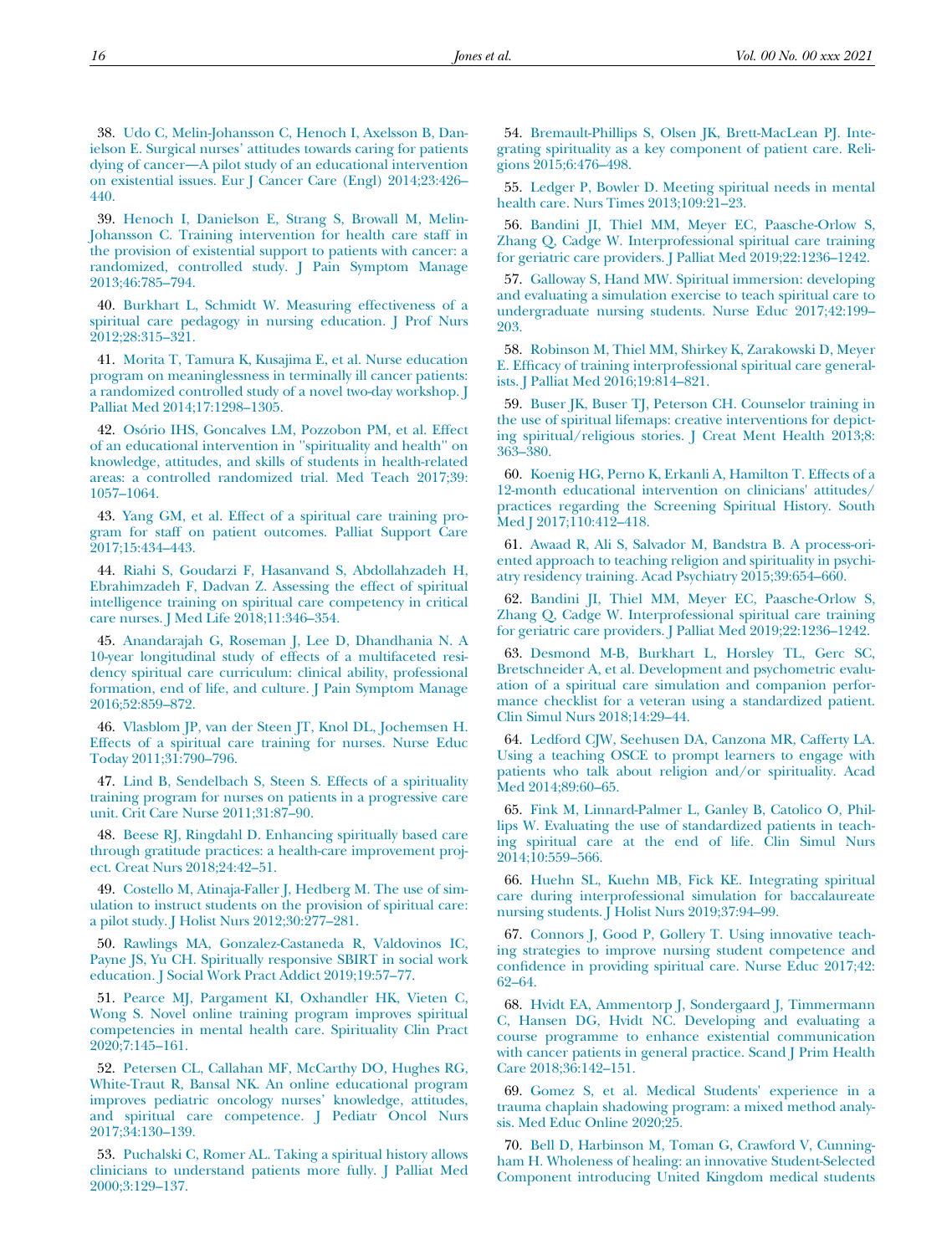<span id="page-18-20"></span><span id="page-18-6"></span>[to the spiritual dimension in healthcare. South Med J](http://refhub.elsevier.com/S0885-3924(21)00237-2/sbref0070) [2010;103:1204](http://refhub.elsevier.com/S0885-3924(21)00237-2/sbref0070)–1209.

<span id="page-18-24"></span><span id="page-18-21"></span>71. [Hemming P, Teague PJ, Crowe T, Levine R. Chaplains](http://refhub.elsevier.com/S0885-3924(21)00237-2/sbref0071) [on the medical team: a qualitative analysis of an interprofes](http://refhub.elsevier.com/S0885-3924(21)00237-2/sbref0071)[sional curriculum for internal medicine residents and chap](http://refhub.elsevier.com/S0885-3924(21)00237-2/sbref0071)[lain interns. J Relig Health 2016;55:560](http://refhub.elsevier.com/S0885-3924(21)00237-2/sbref0071)–571.

<span id="page-18-22"></span><span id="page-18-0"></span>72. [Anandarajah G, et al. A 10-Year longitudinal study of](http://refhub.elsevier.com/S0885-3924(21)00237-2/sbref0072) [effects of a multifaceted residency spiritual care curriculum:](http://refhub.elsevier.com/S0885-3924(21)00237-2/sbref0072) [clinical Ability, Professional Formation, End of Life, and Cul](http://refhub.elsevier.com/S0885-3924(21)00237-2/sbref0072)[ture. J Pain Symptom Manage 2016;52:859](http://refhub.elsevier.com/S0885-3924(21)00237-2/sbref0072)–872. e1.

<span id="page-18-25"></span><span id="page-18-23"></span><span id="page-18-13"></span>73. [So WS, Shin HS. From burden to spritual growth:](http://refhub.elsevier.com/S0885-3924(21)00237-2/sbref0073) [Korean students' experience in a spiritual care practicum. J](http://refhub.elsevier.com/S0885-3924(21)00237-2/sbref0073) [Christ Nurs 2011;28:228](http://refhub.elsevier.com/S0885-3924(21)00237-2/sbref0073)–234.

<span id="page-18-27"></span><span id="page-18-1"></span>74. Yilmaz M, Gurler H. The effi[cacy of integrating spiritual](http://refhub.elsevier.com/S0885-3924(21)00237-2/sbref0074)[ity into undergraduate nursing curricula. Nurs Ethics](http://refhub.elsevier.com/S0885-3924(21)00237-2/sbref0074) [2014;21:929](http://refhub.elsevier.com/S0885-3924(21)00237-2/sbref0074)–945.

<span id="page-18-12"></span>75. [Taylor EJ, Testerman N, Hart D. Teaching spiritual care](http://refhub.elsevier.com/S0885-3924(21)00237-2/sbref0075) [to nursing students: an integrated model. J Christ Nurs](http://refhub.elsevier.com/S0885-3924(21)00237-2/sbref0075) [2014;31:94](http://refhub.elsevier.com/S0885-3924(21)00237-2/sbref0075)–99.

<span id="page-18-28"></span><span id="page-18-26"></span>76. [White DM, Hand M. Spiritual nursing care education an](http://refhub.elsevier.com/S0885-3924(21)00237-2/sbref0076) [integrated strategy for teaching students. J Christ Nurs](http://refhub.elsevier.com/S0885-3924(21)00237-2/sbref0076) [2017;34:170](http://refhub.elsevier.com/S0885-3924(21)00237-2/sbref0076)–175.

<span id="page-18-29"></span><span id="page-18-7"></span>77. [O'Brien MR, et al. Meeting patients' spiritual needs dur](http://refhub.elsevier.com/S0885-3924(21)00237-2/sbref0077)[ing end-of-life care: a qualitative study of nurses' and health](http://refhub.elsevier.com/S0885-3924(21)00237-2/sbref0077)[care professionals' percpetions of spiritual care training. J](http://refhub.elsevier.com/S0885-3924(21)00237-2/sbref0077) [Clin Nurs 2019;28:182](http://refhub.elsevier.com/S0885-3924(21)00237-2/sbref0077)–189.

<span id="page-18-31"></span><span id="page-18-8"></span>78. [Strand K, Carlsen LB, Tveit B. Nursing students' spiri](http://refhub.elsevier.com/S0885-3924(21)00237-2/sbref0078)[tual talks with patients - evaluation of a partnership learning](http://refhub.elsevier.com/S0885-3924(21)00237-2/sbref0078) [programme in clinical practice. J Clin Nurs 2017;26:1878](http://refhub.elsevier.com/S0885-3924(21)00237-2/sbref0078)– [1886. \(John Wiley & Sons, Inc.\).](http://refhub.elsevier.com/S0885-3924(21)00237-2/sbref0078)

<span id="page-18-32"></span><span id="page-18-9"></span>79. [Baldacchino D. Teaching on spiritual care: the perceived](http://refhub.elsevier.com/S0885-3924(21)00237-2/sbref0079) impact on qualifi[ed nurses. Nurs Educ Pract 2011;11:47](http://refhub.elsevier.com/S0885-3924(21)00237-2/sbref0079)–53.

<span id="page-18-33"></span><span id="page-18-11"></span>80. [Cooper KL, Chang E. Undergraduate nurse students'](http://refhub.elsevier.com/S0885-3924(21)00237-2/sbref0080) [perspectives of spiritual care education in an Australian con](http://refhub.elsevier.com/S0885-3924(21)00237-2/sbref0080)[text. Nurse Educ Today 2016;44:74](http://refhub.elsevier.com/S0885-3924(21)00237-2/sbref0080)–78.

<span id="page-18-34"></span><span id="page-18-30"></span>81. [Lennon-Dearing R, et al. An interprofessional educa](http://refhub.elsevier.com/S0885-3924(21)00237-2/sbref0081)[tional approach to teaching spiritual assessment. J Health](http://refhub.elsevier.com/S0885-3924(21)00237-2/sbref0081) [Care Chaplain 2012;18:121](http://refhub.elsevier.com/S0885-3924(21)00237-2/sbref0081)–132.

<span id="page-18-35"></span><span id="page-18-10"></span>82. [Daudt H, d'Archangelo M, Duquette D. Spiritual care](http://refhub.elsevier.com/S0885-3924(21)00237-2/sbref0082) [training in healthcare: does it really have an impact? Palliat](http://refhub.elsevier.com/S0885-3924(21)00237-2/sbref0082) [Support Care 2019;17:129](http://refhub.elsevier.com/S0885-3924(21)00237-2/sbref0082)–137.

<span id="page-18-36"></span><span id="page-18-14"></span>83. [Briggs CL, Lovan SR. Nursing students' feedback to a](http://refhub.elsevier.com/S0885-3924(21)00237-2/sbref0083) spiritual health refl[ection. J Holist Nurs 2014;32:183](http://refhub.elsevier.com/S0885-3924(21)00237-2/sbref0083)-188.

<span id="page-18-37"></span><span id="page-18-15"></span>84. [Atkinson HG, Fleenor D, Lerner SM, Poliandro E, Tru](http://refhub.elsevier.com/S0885-3924(21)00237-2/sbref0084)[glio J. Teaching third-year medical students to address](http://refhub.elsevier.com/S0885-3924(21)00237-2/sbref0084) [patients' spiritual needs in the surgery/anesthesiology clerk](http://refhub.elsevier.com/S0885-3924(21)00237-2/sbref0084)[ship. MedEdPORTAL Publications 2018;14:10784.](http://refhub.elsevier.com/S0885-3924(21)00237-2/sbref0084)

<span id="page-18-38"></span><span id="page-18-16"></span>85. [McSherry W, Draper P, Kendrick D. The construct valid](http://refhub.elsevier.com/S0885-3924(21)00237-2/sbref0085)[ity of a rating scale designed to assess spirituality and spiritual](http://refhub.elsevier.com/S0885-3924(21)00237-2/sbref0085) [care. Int J Nurs Stud 2002;39:723](http://refhub.elsevier.com/S0885-3924(21)00237-2/sbref0085)–734.

<span id="page-18-39"></span><span id="page-18-17"></span>86. [Murray RP, Dunn KS. Assessing nurses' knowledge of](http://refhub.elsevier.com/S0885-3924(21)00237-2/sbref0086) [spiritual care practices before and after an educational work](http://refhub.elsevier.com/S0885-3924(21)00237-2/sbref0086)[shop. J Contin Educ Nurs 2017;48:115](http://refhub.elsevier.com/S0885-3924(21)00237-2/sbref0086)–122.

<span id="page-18-40"></span><span id="page-18-18"></span>87. [Meredith P, Murray J, Wilson T, Mitchell G, Hutch R.](http://refhub.elsevier.com/S0885-3924(21)00237-2/sbref0087) [Can Spirituality be taught to health care professionals? J Reli](http://refhub.elsevier.com/S0885-3924(21)00237-2/sbref0087)[gion Health 2012;51:879](http://refhub.elsevier.com/S0885-3924(21)00237-2/sbref0087)–889.

<span id="page-18-41"></span><span id="page-18-19"></span>88. [Oxhandler H, Parrish D. The development and valida](http://refhub.elsevier.com/S0885-3924(21)00237-2/sbref0088)[tion of the Religious/Spiritually Integrated Practice Assess](http://refhub.elsevier.com/S0885-3924(21)00237-2/sbref0088)[ment Scale. Res SocWork Pract 2016;26:295](http://refhub.elsevier.com/S0885-3924(21)00237-2/sbref0088)–307.

<span id="page-18-5"></span><span id="page-18-4"></span><span id="page-18-3"></span><span id="page-18-2"></span>89. [Burkhart L, Schmidt L, Hogan N. Development and psy](http://refhub.elsevier.com/S0885-3924(21)00237-2/sbref0089)[chometric testing of the spiritual care inventory instrument. J](http://refhub.elsevier.com/S0885-3924(21)00237-2/sbref0089) [Adv Nurs 2011;67:2463](http://refhub.elsevier.com/S0885-3924(21)00237-2/sbref0089)–2472.

90. [O'Shea ER, Wallace M, Grif](http://refhub.elsevier.com/S0885-3924(21)00237-2/sbref0090)fin MQ, Fitzpatrick JJ. [The effect of an educational session on pediatric nurses' per](http://refhub.elsevier.com/S0885-3924(21)00237-2/sbref0090)[spectives toward providing spiritual care. J Pediatr Nurs](http://refhub.elsevier.com/S0885-3924(21)00237-2/sbref0090) [2011;26:34](http://refhub.elsevier.com/S0885-3924(21)00237-2/sbref0090)–43.

91. [Reed PG. Spirituality and well-being in terminally ill](http://refhub.elsevier.com/S0885-3924(21)00237-2/sbref0091) [hospitalized adults. Res Nurs Health 1987;10:335](http://refhub.elsevier.com/S0885-3924(21)00237-2/sbref0091)–344.

92. [Baldacchino D. Spiritual care education of health care](http://refhub.elsevier.com/S0885-3924(21)00237-2/sbref0092) [professionals. Religions 2015;6:594](http://refhub.elsevier.com/S0885-3924(21)00237-2/sbref0092)–613.

93. [van Leeuwen R, et al. The validity and reliability of an](http://refhub.elsevier.com/S0885-3924(21)00237-2/sbref0093) [instrument to assess nursing competencies in spiritual care. J](http://refhub.elsevier.com/S0885-3924(21)00237-2/sbref0093) [Clin Nurs 2009;18:2857](http://refhub.elsevier.com/S0885-3924(21)00237-2/sbref0093)–2869.

94. [Dezorzi LW, Raymundo MM, Goldim JR, de Oliveira](http://refhub.elsevier.com/S0885-3924(21)00237-2/sbref0094) [CAV. Spirituality in the continuing education of healthcare](http://refhub.elsevier.com/S0885-3924(21)00237-2/sbref0094) [professionals: an approach to palliative care. Palliat Support](http://refhub.elsevier.com/S0885-3924(21)00237-2/sbref0094) [Care 2019;17:662](http://refhub.elsevier.com/S0885-3924(21)00237-2/sbref0094)–667.

95. [Hu YL, Jiao MR, Li F. Effectiveness of spiritual care](http://refhub.elsevier.com/S0885-3924(21)00237-2/sbref0095) [training to enhance spiritual health and spiritual care compe](http://refhub.elsevier.com/S0885-3924(21)00237-2/sbref0095)[tency among oncology nurses. BMC Palliat Care 2019;18.](http://refhub.elsevier.com/S0885-3924(21)00237-2/sbref0095)

96. [Zollfrank AA, Trevino KM, Cadge W. Teaching health](http://refhub.elsevier.com/S0885-3924(21)00237-2/sbref0096) [care providers to provide spiritual care: a pilot study. J Palliat](http://refhub.elsevier.com/S0885-3924(21)00237-2/sbref0096) [Med 2015;18:408](http://refhub.elsevier.com/S0885-3924(21)00237-2/sbref0096)–414.

97. [Jones K, Washington J, Kearney M, Best M. Responding](http://refhub.elsevier.com/S0885-3924(21)00237-2/sbref0097) to the "unknown assailant"[: a qualitative exploration with Aus](http://refhub.elsevier.com/S0885-3924(21)00237-2/sbref0097)[tralian health and aged care chaplains on the impact of](http://refhub.elsevier.com/S0885-3924(21)00237-2/sbref0097) [COVID-19. J Health Care Chaplain 2020.](http://refhub.elsevier.com/S0885-3924(21)00237-2/sbref0097)

98. [Brandstotter C, Kundt FS, Paal P. Spiritual well-being,](http://refhub.elsevier.com/S0885-3924(21)00237-2/sbref0098) [attitude, involvement, perceptions and competencies: mea](http://refhub.elsevier.com/S0885-3924(21)00237-2/sbref0098)[suring the self-perception of nursing students during 2018,](http://refhub.elsevier.com/S0885-3924(21)00237-2/sbref0098) 2019 and the fi[rst wave of COVID-19 in 2020. HSCC 2021.](http://refhub.elsevier.com/S0885-3924(21)00237-2/sbref0098) [9.2.](http://refhub.elsevier.com/S0885-3924(21)00237-2/sbref0098)

99. [Paal P, Frick E, Roser T, Jobin G. Expert discussion on](http://refhub.elsevier.com/S0885-3924(21)00237-2/sbref0099) [taking a spiritual history. J Palliat Care 2017;32:19](http://refhub.elsevier.com/S0885-3924(21)00237-2/sbref0099)–25.

100. [Knowles M. The adult learner: a neglected species.](http://refhub.elsevier.com/S0885-3924(21)00237-2/sbref0100) [Houston: Gulf Publishing Company; 1990.](http://refhub.elsevier.com/S0885-3924(21)00237-2/sbref0100)

101. [Lane C, Rollnick S. The use of simulated patients and](http://refhub.elsevier.com/S0885-3924(21)00237-2/sbref0101) [role-play in communication skills training: a review of the lit](http://refhub.elsevier.com/S0885-3924(21)00237-2/sbref0101)[erature to August 2005. Patient Educ Couns 2007;67:13](http://refhub.elsevier.com/S0885-3924(21)00237-2/sbref0101)–20.

102. [Jones KF, Pryor J, Care-Unger C, Simpson GK. Effective](http://refhub.elsevier.com/S0885-3924(21)00237-2/sbref0102)[ness of spiritual care training for rehabilitation professionals:](http://refhub.elsevier.com/S0885-3924(21)00237-2/sbref0102) [an exploratory controlled trial. Neuro Rehabilitation](http://refhub.elsevier.com/S0885-3924(21)00237-2/sbref0102) [2020;47:393](http://refhub.elsevier.com/S0885-3924(21)00237-2/sbref0102)–403.

103. [Santana MJ, Manalili K, Jolley RJ, Zelinsky S, Quan H,](http://refhub.elsevier.com/S0885-3924(21)00237-2/sbref0103) [Lu M. How to practice person-centred care: a conceptual](http://refhub.elsevier.com/S0885-3924(21)00237-2/sbref0103) [framework. Health Expect 2017.](http://refhub.elsevier.com/S0885-3924(21)00237-2/sbref0103)

104. [Robertson J, Bandali K. Bridging the gap: enhancing](http://refhub.elsevier.com/S0885-3924(21)00237-2/sbref0104) [interprofessional education using simulation. J Interprof](http://refhub.elsevier.com/S0885-3924(21)00237-2/sbref0104) [Care 2008;22:499](http://refhub.elsevier.com/S0885-3924(21)00237-2/sbref0104)–508.

105. [Best M, Butow P, Olver I. Palliative care specialists' beliefs](http://refhub.elsevier.com/S0885-3924(21)00237-2/sbref0105) [about spiritual care. Support Care Cancer 2016;24:3295](http://refhub.elsevier.com/S0885-3924(21)00237-2/sbref0105)–3306.

106. [Puchalski C, Jafari N, Buller H, Haythorn T, Jacobs C,](http://refhub.elsevier.com/S0885-3924(21)00237-2/sbref0106) [Ferrell B. Interprofessional spiritual care education curricu](http://refhub.elsevier.com/S0885-3924(21)00237-2/sbref0106)[lum: a milestone toward the provision of spiritual care. J Pall](http://refhub.elsevier.com/S0885-3924(21)00237-2/sbref0106)[iat Med 2019;23:777](http://refhub.elsevier.com/S0885-3924(21)00237-2/sbref0106)–784.

107. [Balboni M, Puchalski C, Peteet JR. The relationship](http://refhub.elsevier.com/S0885-3924(21)00237-2/sbref0107) [between medicine, spirituality and religion: three models for](http://refhub.elsevier.com/S0885-3924(21)00237-2/sbref0107) [integration. J Religion Health 2014;53:1586](http://refhub.elsevier.com/S0885-3924(21)00237-2/sbref0107)–1598.